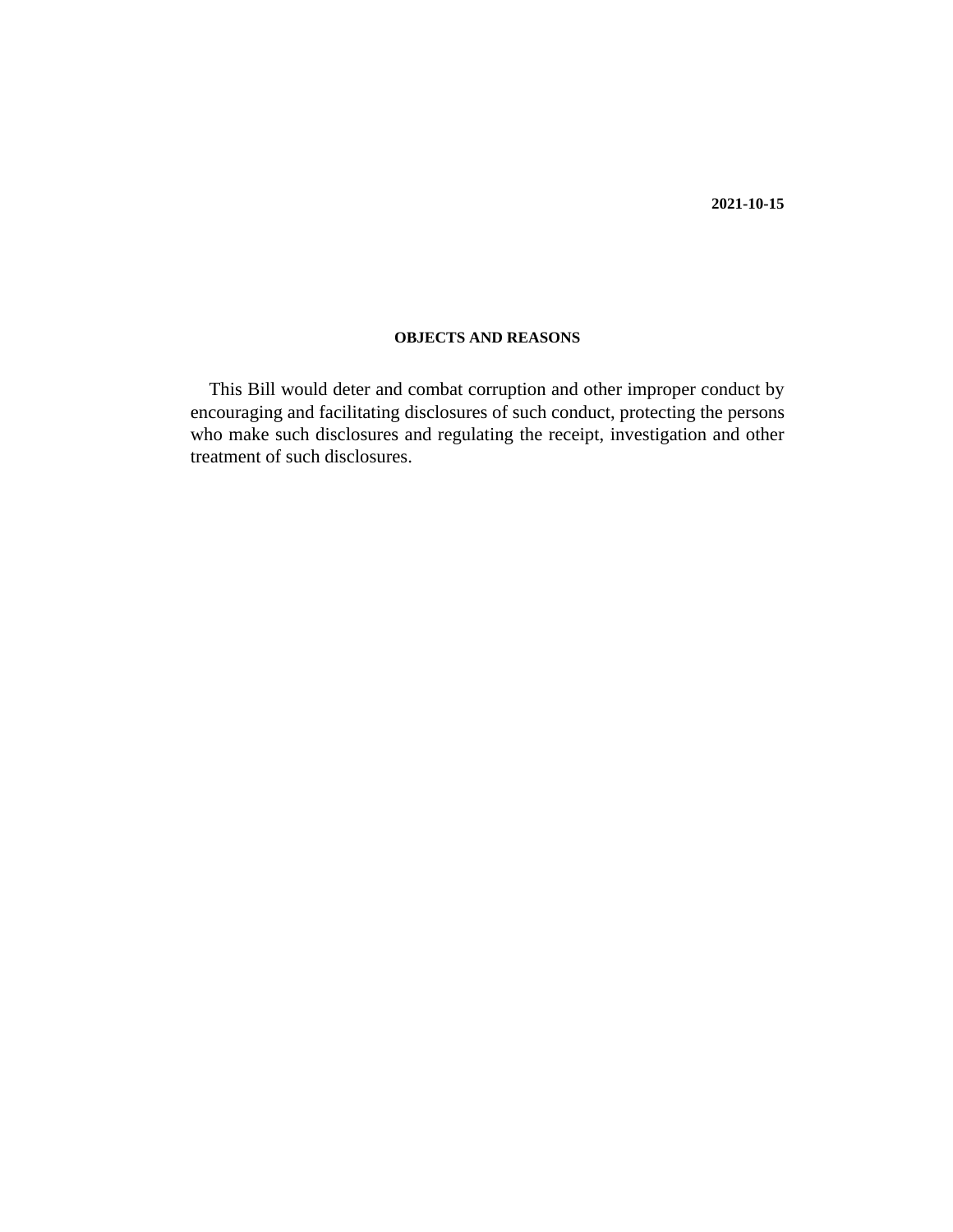### *Arrangement of Sections*

#### PART I

#### [PRELIMINARY](#page-5-0)

- [Short title](#page-5-0) **1.**
- [Interpretation](#page-5-0) **2.**
- [Application of Act](#page-9-0) **3.**

# PART II

#### [DISCLOSURES](#page-9-0)

- [Disclosure to Disclosure Receiving Authority](#page-9-0) **4.**
- [Disclosure to employer](#page-10-0) **5.**
- [Special procedure for matters relating to national security etc.](#page-10-0) **6.**
- [Legal professional privilege](#page-10-0) **7.**
- [Content and form of disclosure](#page-10-0) **8.**
- [Anonymous disclosures](#page-11-0) **9.**
- [Disclosure procedures](#page-11-0) **10.**
- [Disclosure receiving officers](#page-12-0) **11.**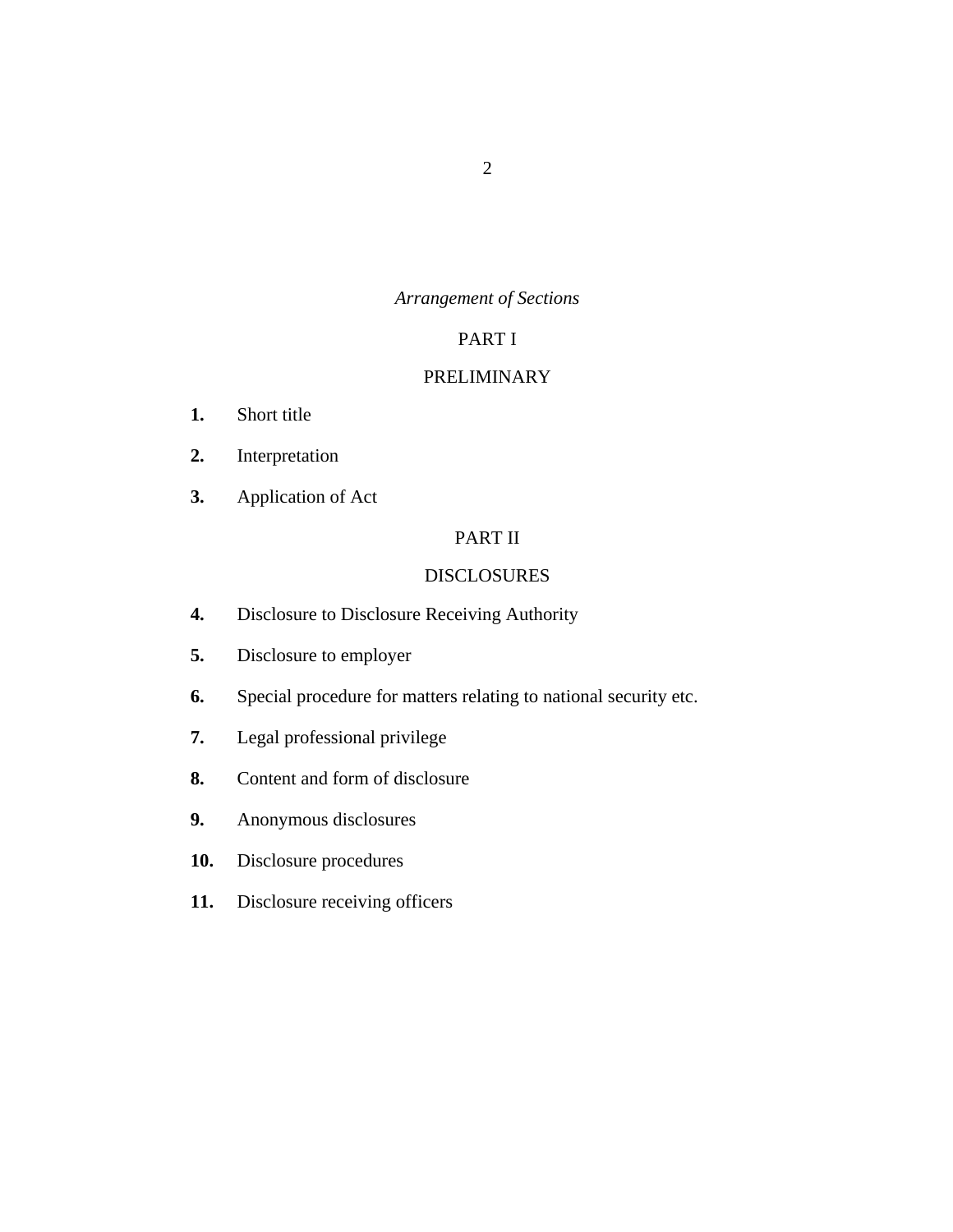[Protected disclosures](#page-12-0) **12.**

#### PART III

#### [RECEIVING, INQUIRING INTO AND OTHERWISE DEALING WITH](#page-13-0) DISCLOSURES

- [Duty to receive and inquire into disclosures](#page-13-0) **13.**
- [Right to refuse; duty to refer](#page-14-0) **14.**
- [Disclosure Monitoring Authority](#page-15-0) **15.**

#### PART IV

#### [PROTECTION OF WHISTLEBLOWERS ETC.](#page-17-0)

- [Prohibition against detrimental action](#page-17-0) **16.**
- [Presumption of detrimental action resulting from disclosure](#page-17-0) **17.**
- [Immunity from civil, criminal and disciplinary proceedings](#page-17-0) **18.**
- [No immunity where whistleblower was perpetrator or accomplice](#page-18-0) **19.**
- [Prohibition of disclosure of information to identify whistleblower](#page-19-0) **20.**
- [Civil remedies for detrimental action](#page-20-0) **21.**
- [Other remedies not affected](#page-21-0) **22.**
- [Protection of associated persons, wrongly identified persons etc.](#page-21-0) **23.**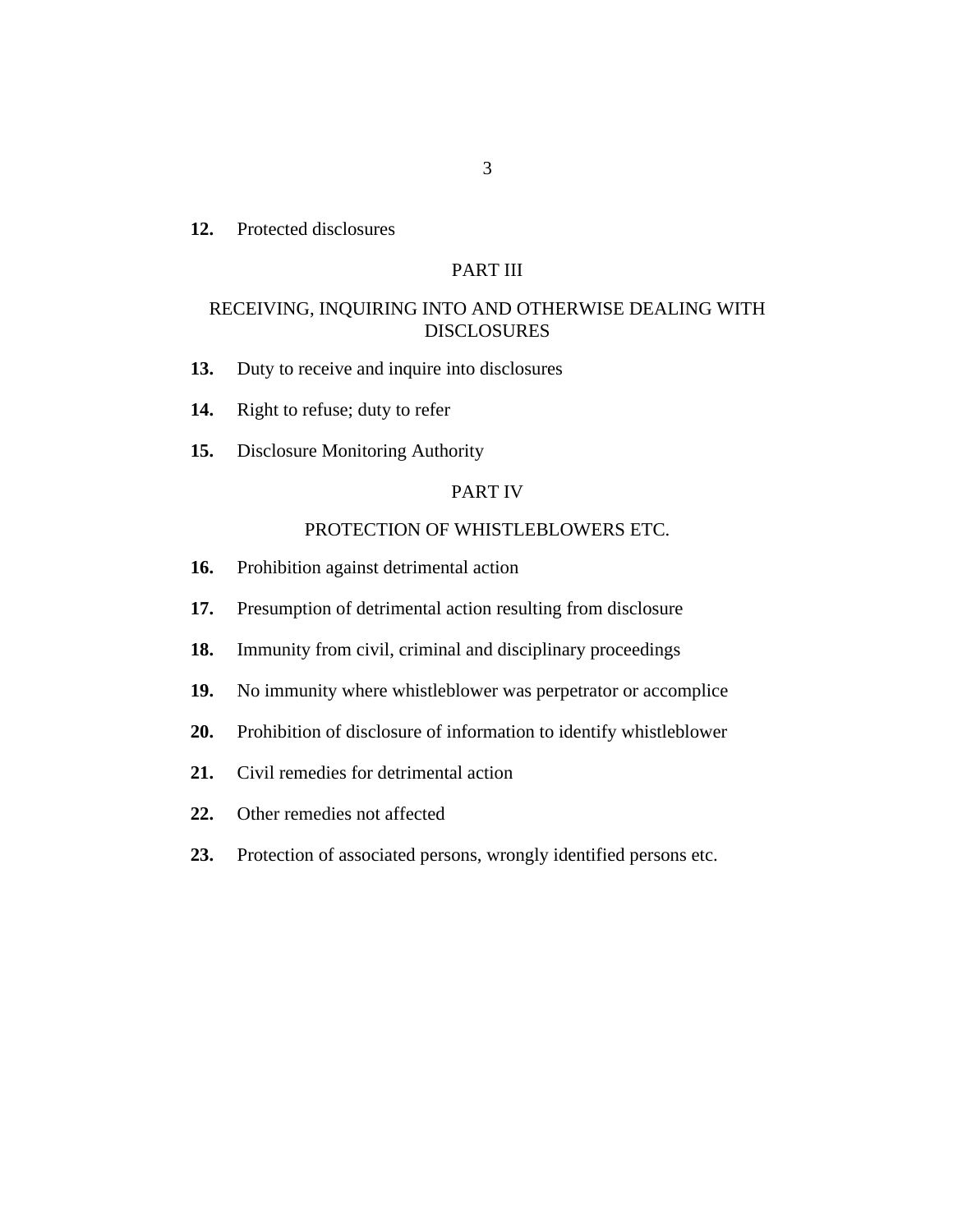# PART V

# **[MISCELLANEOUS](#page-22-0)**

- [Provisions for non-disclosure void](#page-22-0) **24.**
- [Confidentiality](#page-22-0) **25.**
- [Offences and penalties](#page-23-0) **26.**
- [Amendment of First Schedule](#page-24-0) **27.**
- [Regulations](#page-24-0) **28.**
- [Act binds the Crown](#page-24-0) **29.**
- [Consequential Amendments](#page-24-0) **30.**
- [Commencement](#page-24-0) **31.**

#### FIRST SCHEDULE

# [DISCLOSURE RECEIVING AUTHORITIES](#page-25-0)

#### SECOND SCHEDULE

### *Consequential Amendments*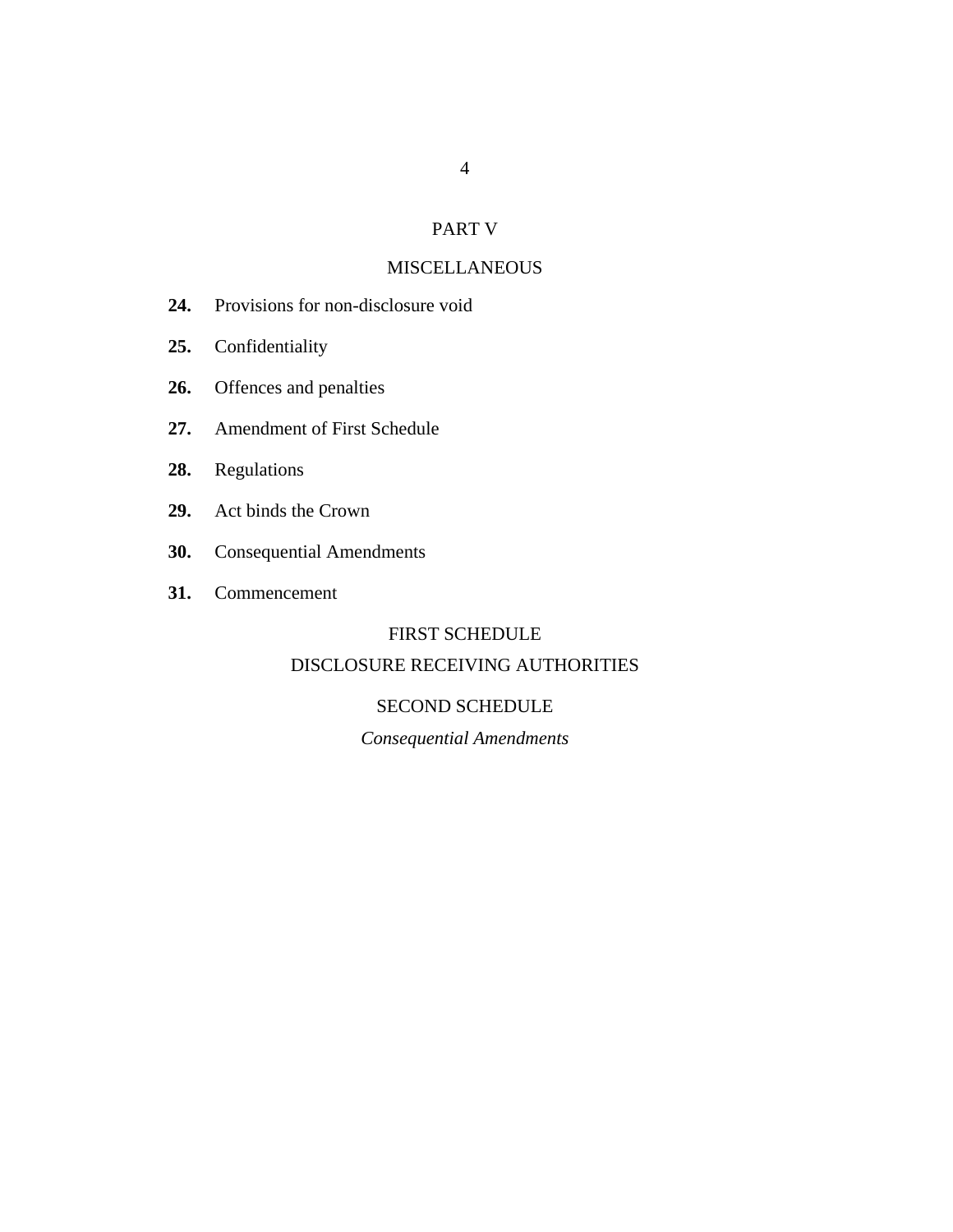#### **BARBADOS**

A Bill entitled

An Act to deter and combat corruption and other improper conduct by encouraging and facilitating disclosures of such conduct, protecting the persons who make such disclosures and regulating the receipt, investigation and other treatment of such disclosures.

ENACTED by the Parliament of Barbados as follows: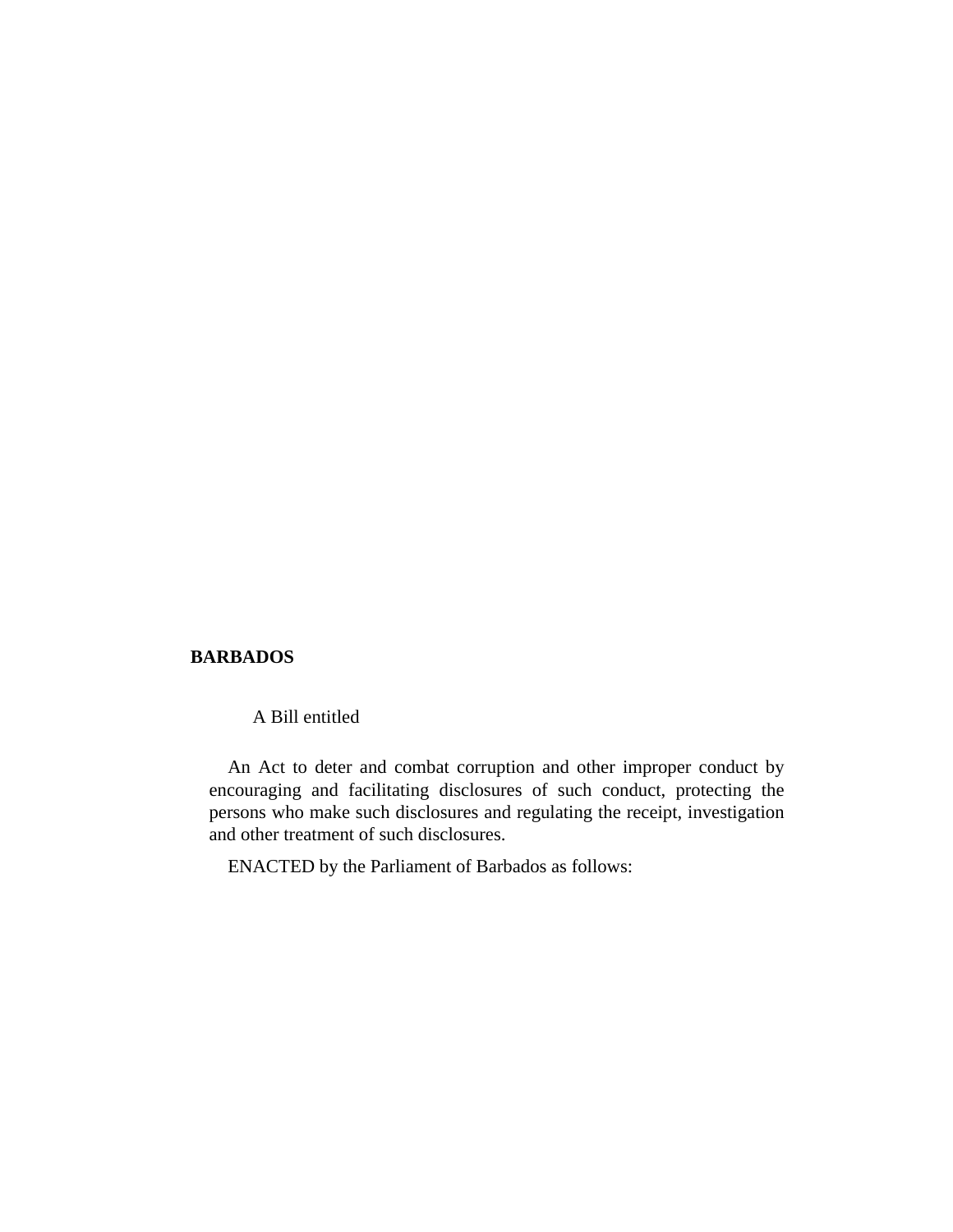### PART I

#### PRELIMINARY

#### <span id="page-5-0"></span>**Short title**

This Act may be cited as the *Whistleblower Protection Act, 2021*. **1.**

#### **Interpretation**

In this Act, **2.**

"appointed day" means the date of commencement of this Act;

"associated person" means a person who

- provides or attempts to provide supporting information in respect of a *(a)* disclosure or otherwise assists or attempts to assist a whistleblower; or
- $(b)$  is a member of the family of a whistleblower;

"detrimental action" means any act that results in a person being

- harassed, intimidated or victimized; *(a)*
- unfairly denied appointment to any employment, profession or office; *(b)*
- unfairly subjected to disciplinary action; *(c)*
- unfairly dismissed, suspended or demoted; *(d)*
- transferred against his will; *(e)*
- unfairly refused transfer or promotion; *(f)*
- subject to a term or condition of employment or retirement from *(g)* employment that has been altered to his disadvantage;
- unfairly provided with an adverse reference or refused a reference; *(h)*
- threatened with any of the actions specified in paragraphs *(a)* to *(h)*; or *(i)*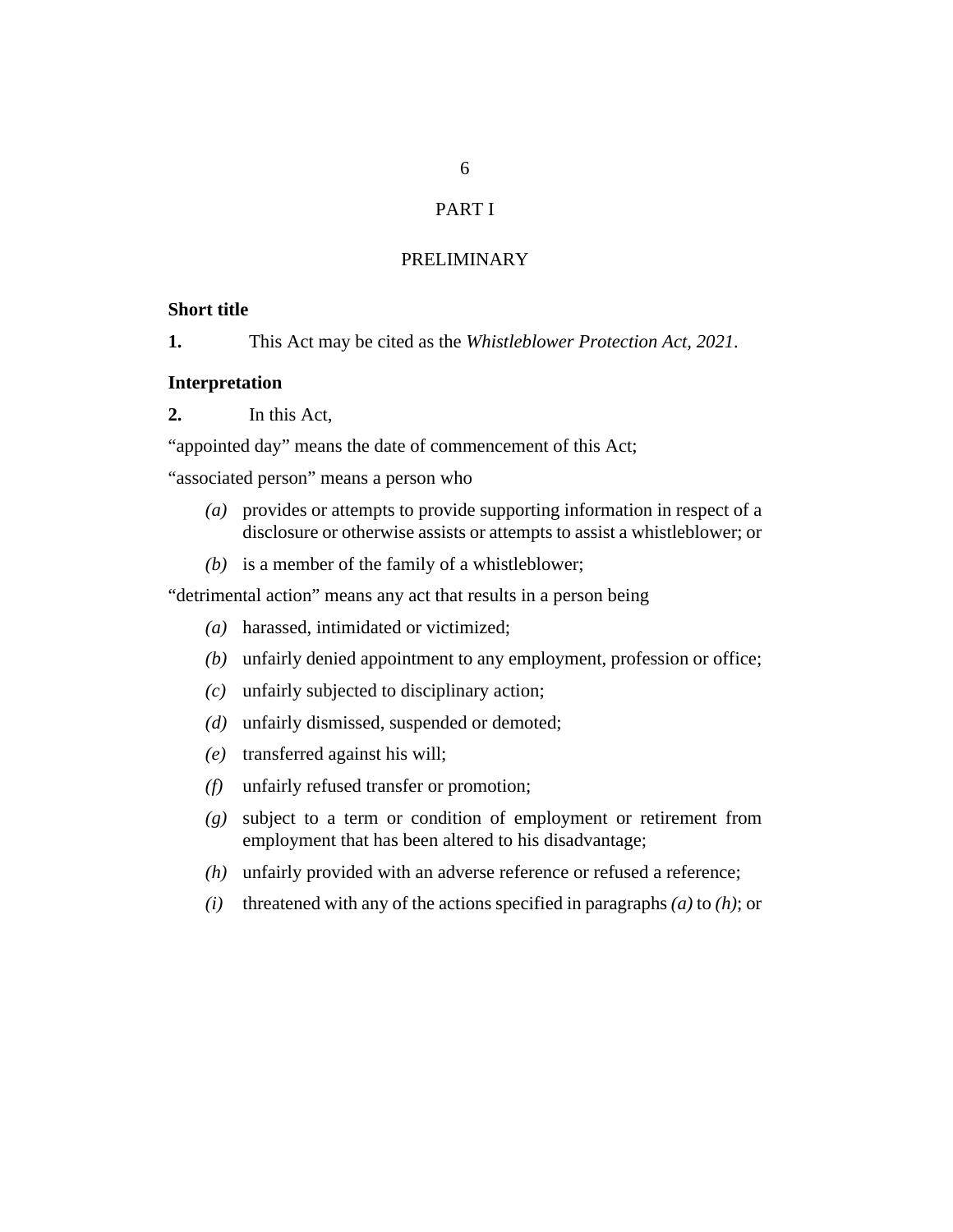otherwise adversely affected in respect of his employment, profession *(j)* or office, including in respect of employment opportunities and job security,

or in a person otherwise suffering injury, loss or damage, whether personally or in relation to his family life, career, employment, profession, office, trade or business;

- "disclosure" means a disclosure of information which shows, or potentially shows, that improper conduct has occurred, is occurring or is likely to occur;
- "Disclosure Monitoring Authority" means the authority designated as such under [section 15](#page-15-0)(1) for the purposes of this Act;
- "disclosure procedures" means the procedures described in [section 10\(](#page-11-0)1);
- "Disclosure Receiving Authority" means a person specified in the *First Schedule*;

"document" includes

- (a) anything on which there is writing;
- a map, plan, drawing or photograph; and *(b)*
- any information recorded or stored by means of any tape recorder, *(c)* computer or other device, and any material subsequently derived from the information so recorded or stored;
- "employee" has the meaning assigned to it by section 2(1) of the *[Employment](http://barbadosparliament-laws.com/en/showdoc/cs/2012_9) [Rights Act, 2012](http://barbadosparliament-laws.com/en/showdoc/cs/2012_9)* (Act 2012-9);
- "employer" has the meaning assigned to it by section 2(1) of the *[Employment](http://barbadosparliament-laws.com/en/showdoc/cs/2012_9) [Rights Act, 2012](http://barbadosparliament-laws.com/en/showdoc/cs/2012_9)* (Act 2012-9);

"improper conduct" includes any

(a) criminal offence;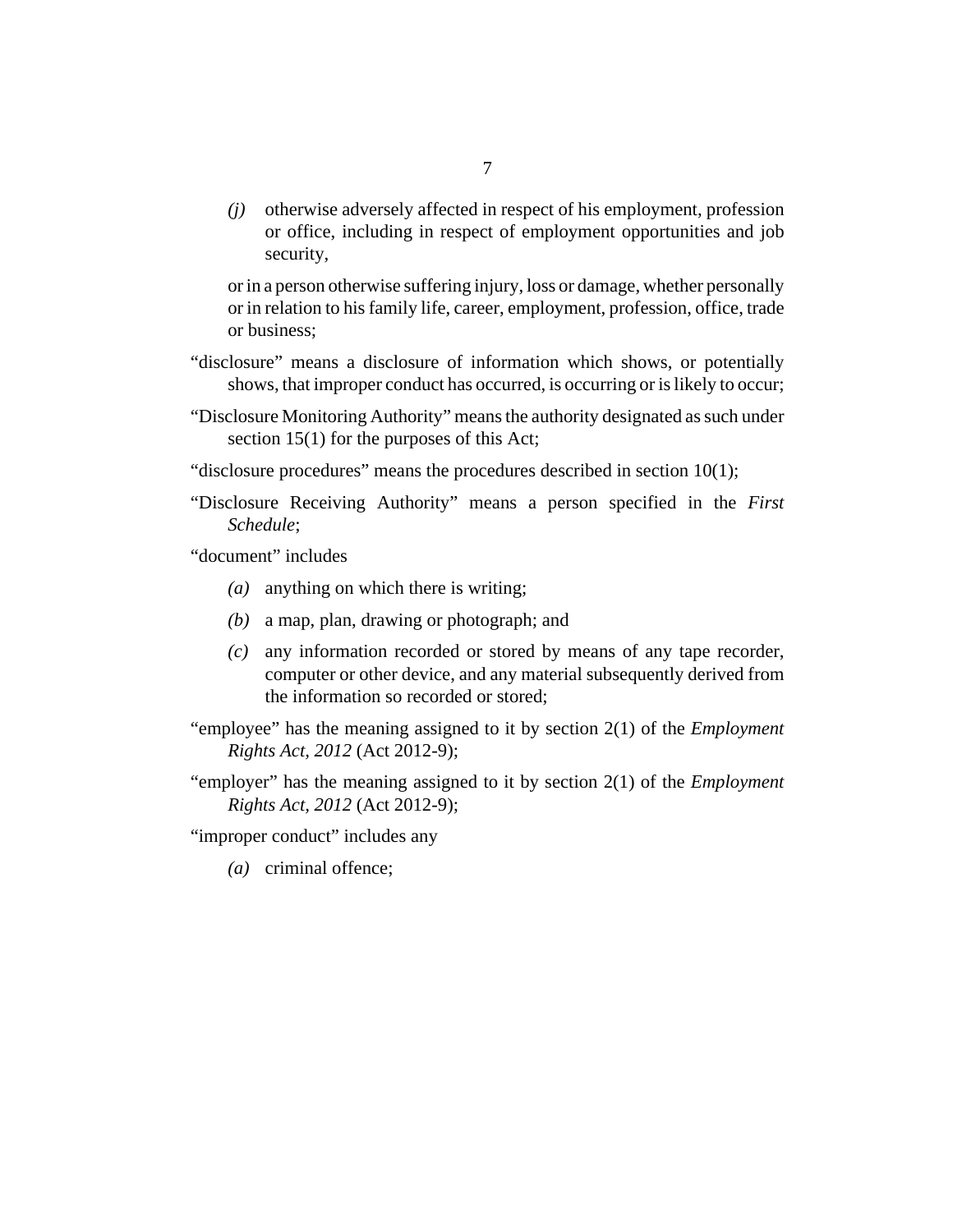- (b) failure to carry out a legal obligation, other than one arising under an employee's contract of employment whereby the employee undertakes to perform personally any work or services;
- conduct that is likely to result in a miscarriage of justice; *(c)*
- conduct that is likely to threaten the health or safety of a person; *(d)*
- conduct that is likely to threaten or damage the environment; *(e)*
- conduct that shows gross mismanagement, negligence, impropriety or *(f)* misconduct in the carrying out of any activity that involves the use of public funds;
- act of reprisal against, or victimization of, a whistleblower, an *(g)* associated person or a person mistakenly perceived or identified as a whistleblower or an associated person;
- conduct that tends to show unfair discrimination, whether under the *(h) [Employment \(Prevention of Discrimination\) Act, 2020](http://barbadosparliament-laws.com/en/showdoc/cs/2020_26)* (Act 2020-26) or otherwise;
- other conduct that represents a significant threat or harm to the public *(i)* interest;
- $(j)$  wilful concealment of any act described in paragraphs  $(a)$  to  $(i)$ ; or
- wilful concealment or destruction of any information tending to show *(k)* that any act described in paragraphs $(a)$ to $(i)$  has been, is being or is likely to be committed;

"persons exercising public functions" includes

- public officers; *(a)*
- members, chief executive officers, managers, directors and employees *(b)* of state-owned enterprises; and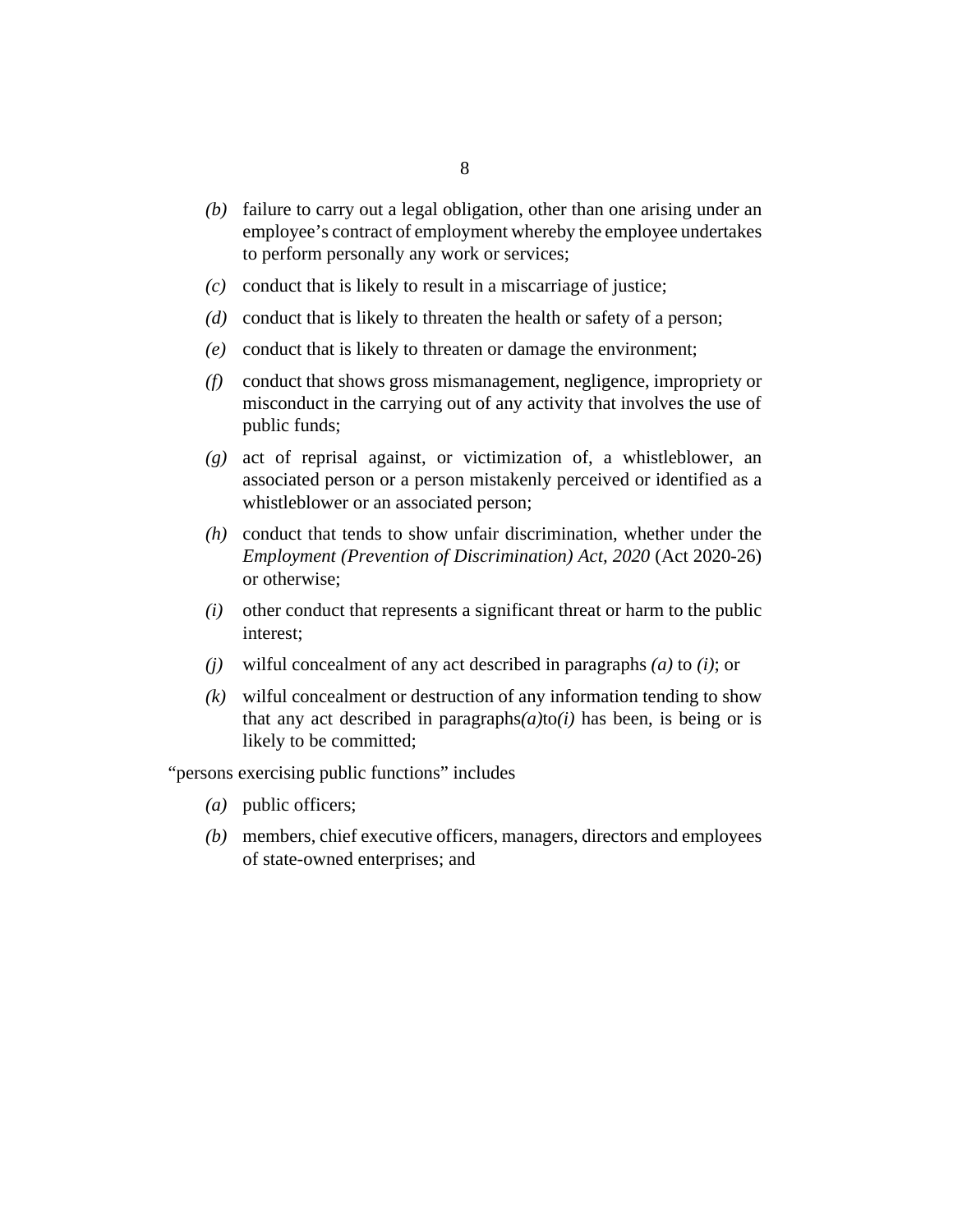any other person who holds a legislative, executive, administrative or *(c)* judicial office in the Government of Barbados, whether appointed or elected, permanent or temporary, paid or unpaid;

"privileged information" means

- communications between an attorney-at-law and his client or any *(a)* person representing his client, made in connection with the giving of legal advice to the client;
- communications between an attorney-at-law and his client or any *(b)* person representing his client, or between such an attorney-at-law or his client or any such representative and any other person, made in connection with or in contemplation of legal proceedings and for the purposes of such proceedings; and
- materials enclosed with or referred to in such communications and *(c)* made
	- (i) in connection with the giving of legal advice; or
	- (ii) in connection with or in contemplation of legal proceedings and for the purposes of such proceedings,

when the communications or materials are in the possession of a person who is entitled to such possession and are not held with the intention of furthering a criminal purpose;

"protected disclosure" means a disclosure described in [section 12](#page-12-0);

"public body" means

- a Ministry, department, agency or other authority of Government; *(a)*
- a state-owned enterprise; *(b)*

"state-owned enterprise" means

(a) a statutory board;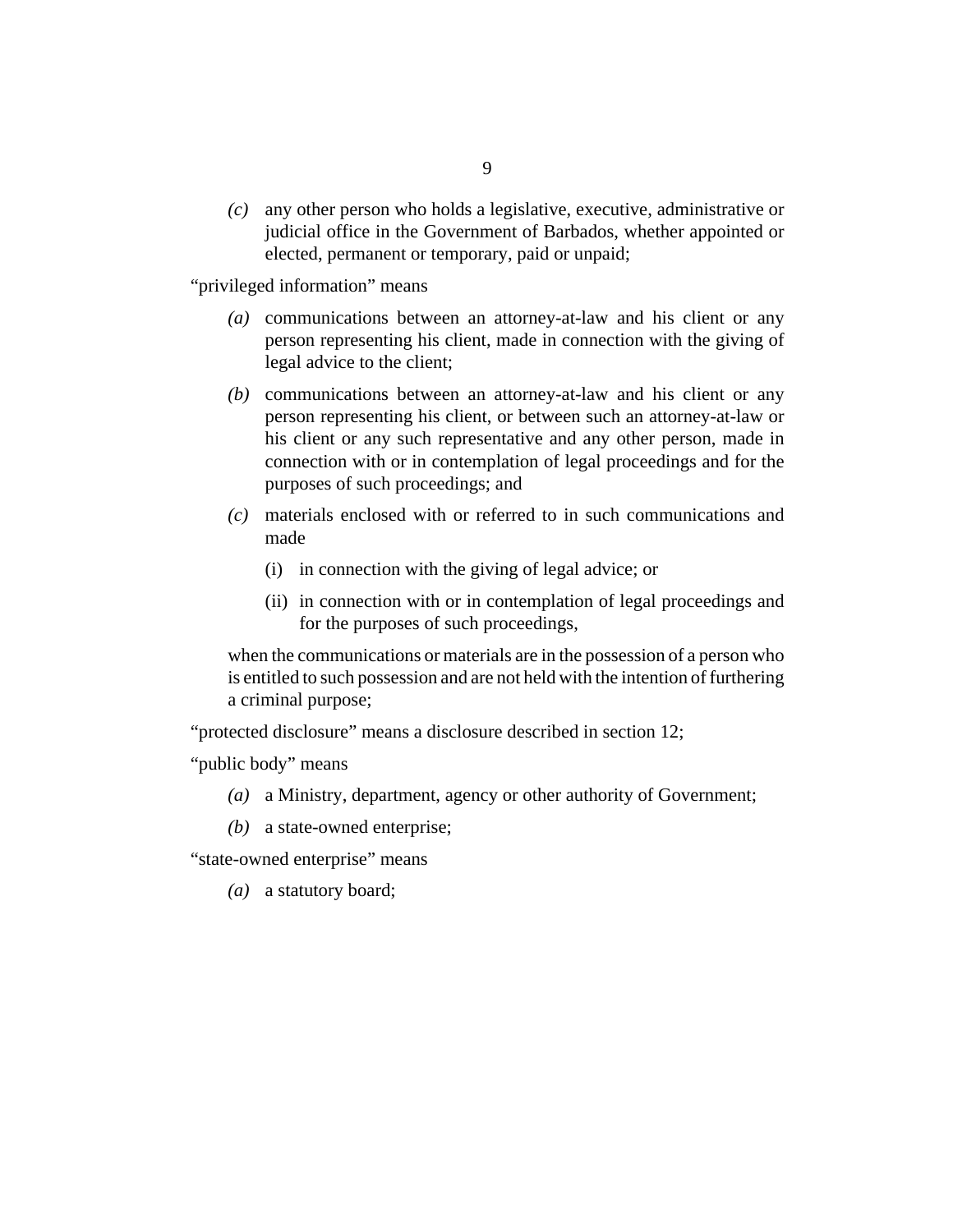<span id="page-9-0"></span>a company that is substantially owned and effectively controlled by the *(b)* Government;

"whistleblower" means any person who is personally aware of improper conduct and who intends or attempts to make, makes or has made, a disclosure.

#### **Application of Act**

This Act applies to any disclosure made after the appointed day, notwithstanding that **3.**

- (a) the conduct to which the disclosure relates may have occurred before the appointed day;
- $(b)$  the whistleblower is not able to identify a particular person to whom the disclosure relates.

#### PART II

#### **DISCLOSURES**

#### **Disclosure to Disclosure Receiving Authority**

A whistleblower may make a disclosure to any Disclosure Receiving Authority. **4.**(1)

Where a whistleblower makes a disclosure to a Disclosure Receiving Authority, the whistleblower shall ensure, as far as practicable, that the matter to which the disclosure relates falls within the area of responsibility of the Disclosure Receiving Authority. (2)

Notwithstanding subsection (2), a whistleblower shall not be denied the protection afforded by Part IV merely on the basis that he made a disclosure to a Disclosure Receiving Authority of a matter that does not fall within the area of responsibility of the Disclosure Receiving Authority. (3)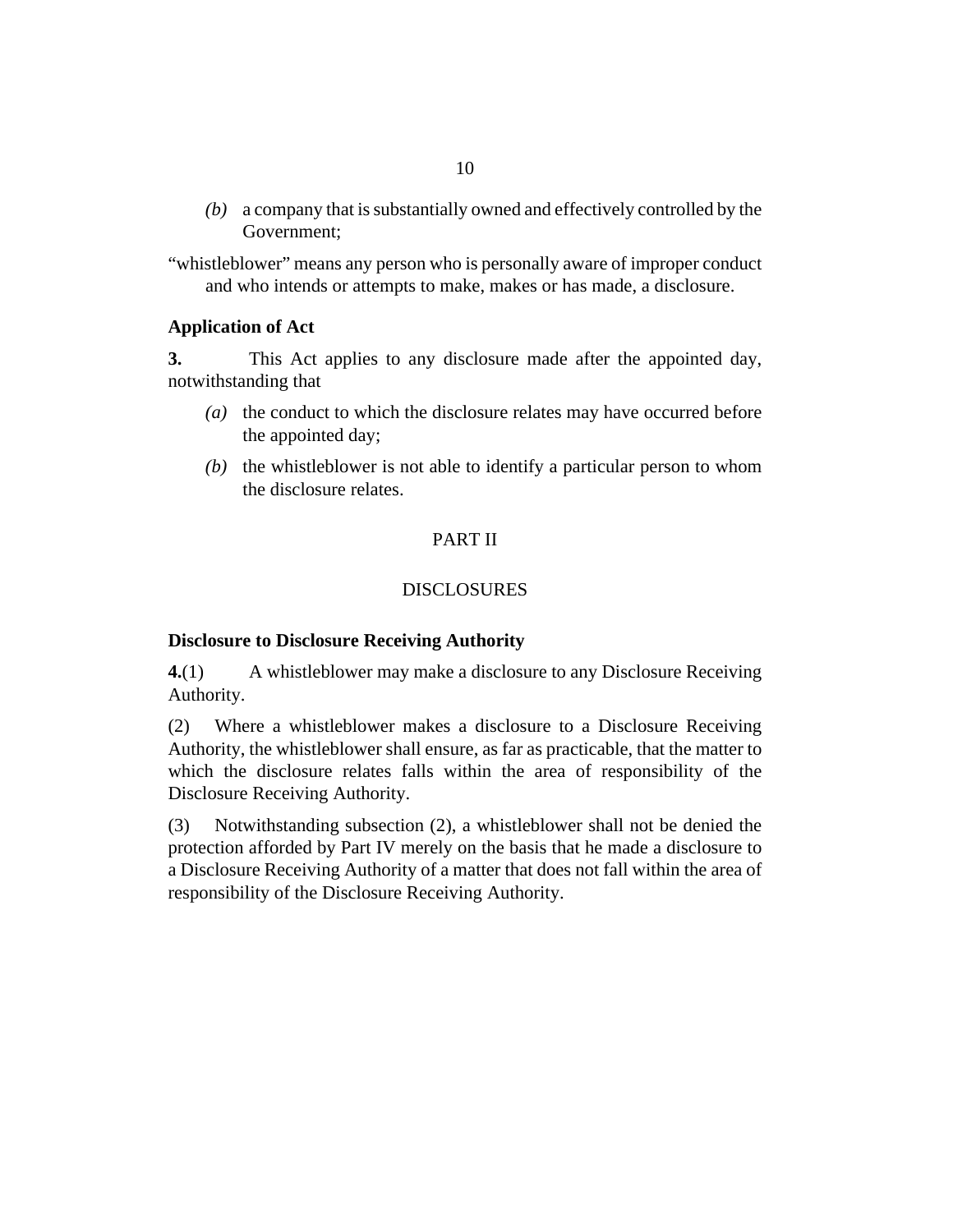#### <span id="page-10-0"></span>**Disclosure to employer**

Without prejudice to the generality of [section 4](#page-9-0), a whistleblower who is an employee may, where the improper conduct he wishes to disclose relates to his employment or to the business of his employer, make the disclosure to his employer. **5.**

#### **Special procedure for matters relating to national security etc.**

Notwithstanding sections [4](#page-9-0) and 5, a whistleblower who wishes to disclose a matter that would prejudice the national security, defence or international relations of Barbados shall make the disclosure to the Minister responsible for the matter or to the Prime Minister or to both. **6.**

#### **Legal professional privilege**

For the avoidance of doubt, nothing in this Act authorizes the disclosure of information that is protected by legal professional privilege. **7.**

#### **Content and form of disclosure**

A disclosure may be made orally or in writing and shall contain, as far as practicable, the following information: **8.**(1)

- ( $a$ ) the full name, address and occupation of the whistleblower;
- (b) details of the improper conduct in respect of which the disclosure is made;
- $\alpha$  the name of the person alleged to have committed, to be committing or to be about to commit the improper conduct;
- (d) the time and place where the improper conduct is alleged to have taken place, to be taking place or to be about to take place;
- $(e)$  the full name, address and description of a person, if any, who witnessed the commission of the improper conduct;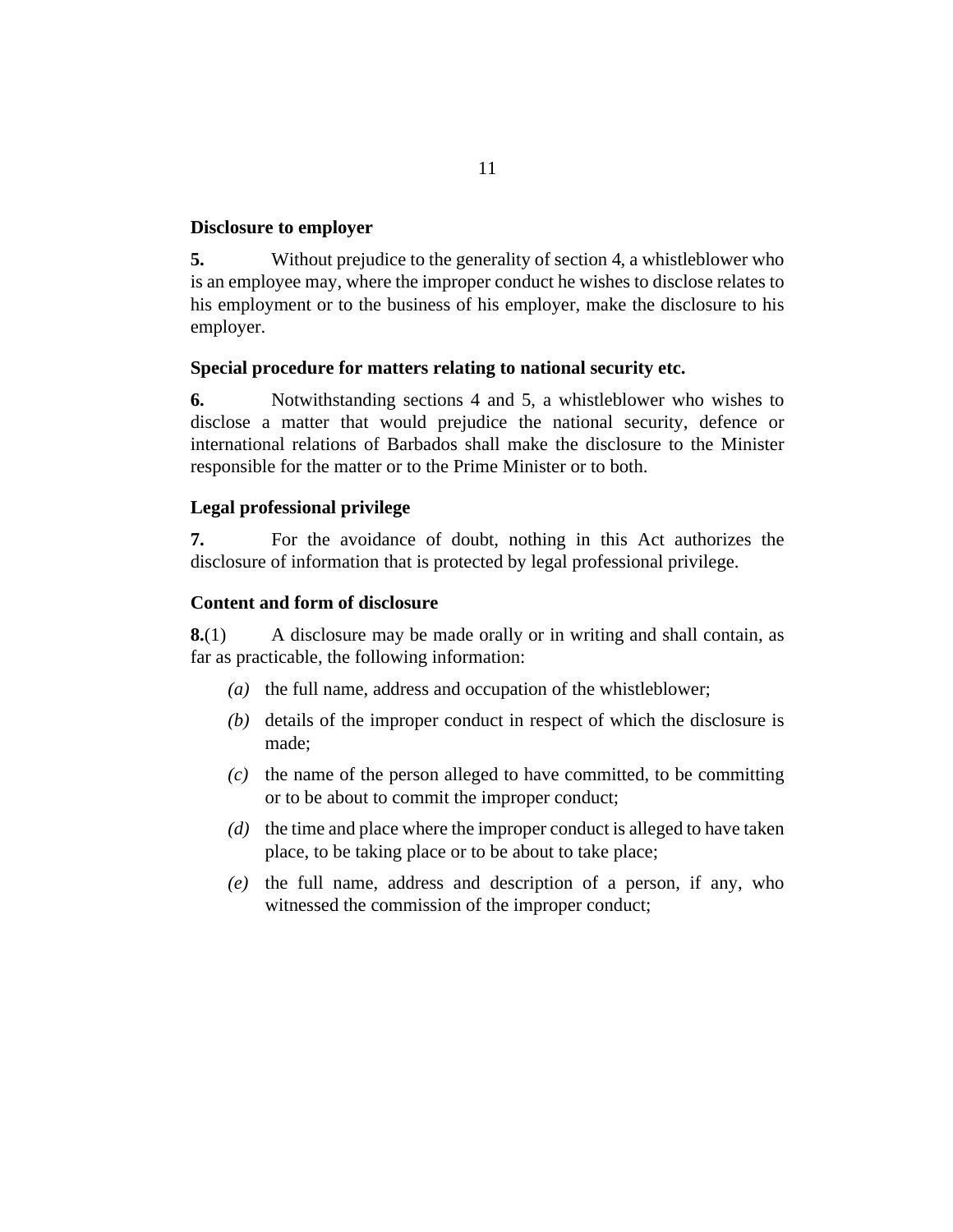- <span id="page-11-0"></span>whether the whistleblower made a disclosure of the same or of some *(f)* other improper conduct on a previous occasion and, if so, about whom and to whom the disclosure was made; and
- where the whistleblower is an employee making a disclosure about his *(g)* employer or a fellow employee, whether the whistleblower remains in the same employment.

Where a disclosure is made orally, the person who receives the disclosure shall, within 24 hours of receiving the disclosure, cause the disclosure to be reduced into writing containing the particulars specified in subsection (1). (2)

A disclosure shall be made substantially in accordance with any applicable disclosure procedure. (3)

A whistleblower shall not be denied the protection afforded by Part IV merely on the basis of a defect in the form or content of a disclosure. (4)

#### **Anonymous disclosures**

Notwithstanding any other provision of this Act, a disclosure may be made anonymously. **9.**(1)

A person who receives an anonymous disclosure shall not refuse to act upon the disclosure merely on the basis that it was made anonymously. (2)

#### **Disclosure procedures**

Every person to whom disclosures may be made under this Act shall have and implement procedures for the making, receipt, inquiry into and other treatment of such disclosures. **10.**(1)

Disclosure procedures shall (2)

- be set out in writing; and *(a)*
- (b) include as a minimum requirement
	- a list of the Disclosure Receiving Authorities; (i)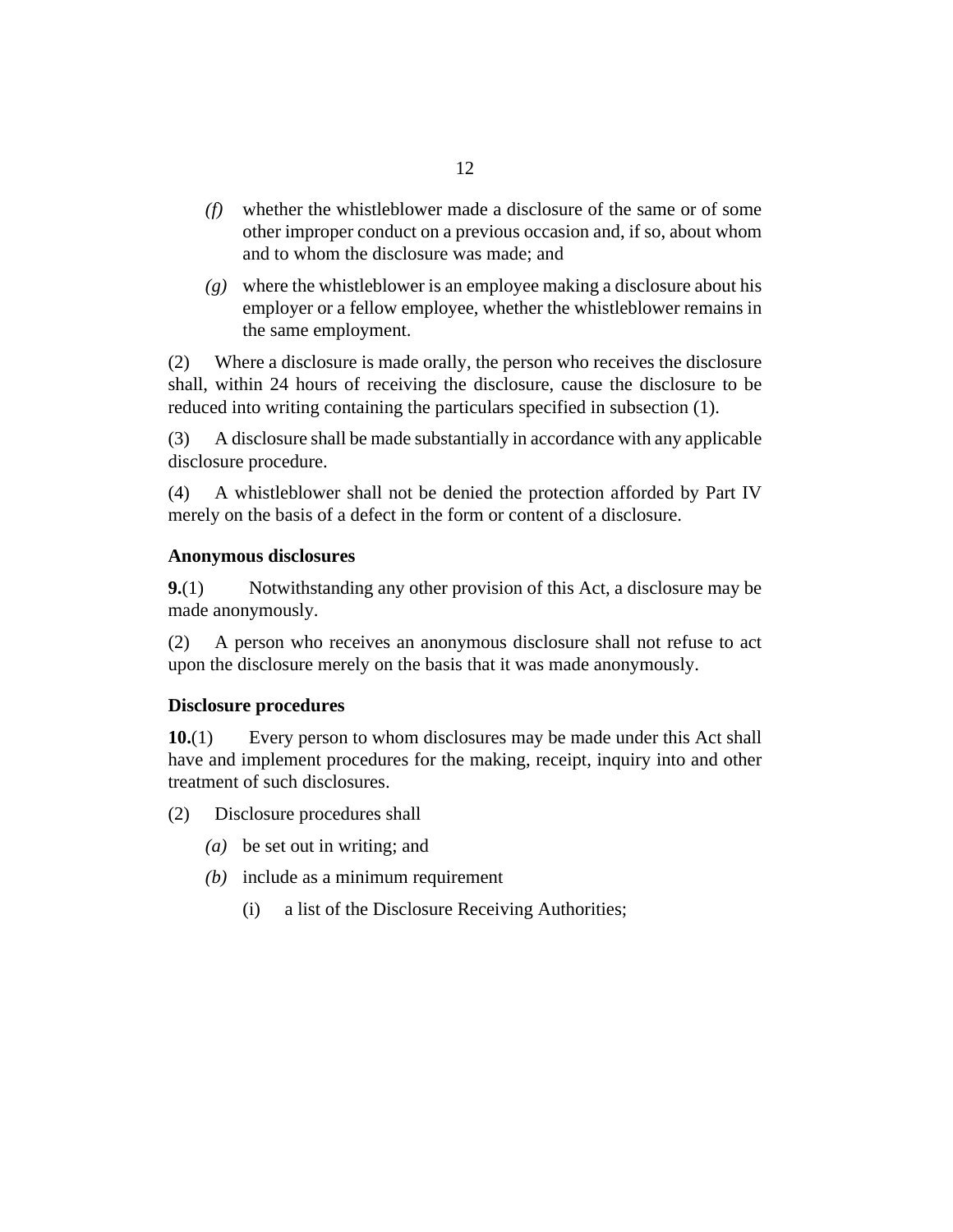- <span id="page-12-0"></span>a description, in accordance with [sections 4,](#page-9-0) [5](#page-10-0) and [6](#page-10-0), of the options available for the making of disclosures; and (ii)
- (iii) as far as is practicable, the information specified in [section 8](#page-10-0),

An employer shall provide his employees with a copy of the disclosure procedures. (3)

Nothing in this section precludes a person required to establish disclosure procedures under this Act from implementing other procedures for disclosure that are not inconsistent with this Act. (4)

#### **Disclosure receiving officers**

Every director, chief executive officer or other head of a Disclosure Receiving Authority and every employer shall identify within his organization, at least one individual, to be known as a disclosure receiving officer, who may receive disclosures on behalf of the organization. **11.**(1)

Notwithstanding subsection (1), a director, chief executive officer or other head of a Disclosure Receiving Authority or an employer may be the disclosure receiving officer. (2)

A disclosure receiving officer shall have the requisite authority and training to receive, inquire into and otherwise deal with disclosures. (3)

#### **Protected disclosures**

A disclosure made or intended or attempted to be made in accordance with this Part is a protected disclosure. **12.**(1)

- A disclosure that is privileged information is a protected disclosure. (2)
- A whistleblower shall enjoy the protection afforded by Part IV in respect of a protected disclosure he makes or intends or attempts to make. (3)
- Notwithstanding subsection (1) (4)
	- a disclosure is not a protected disclosure where the whistleblower *(a)* commits an offence by making it;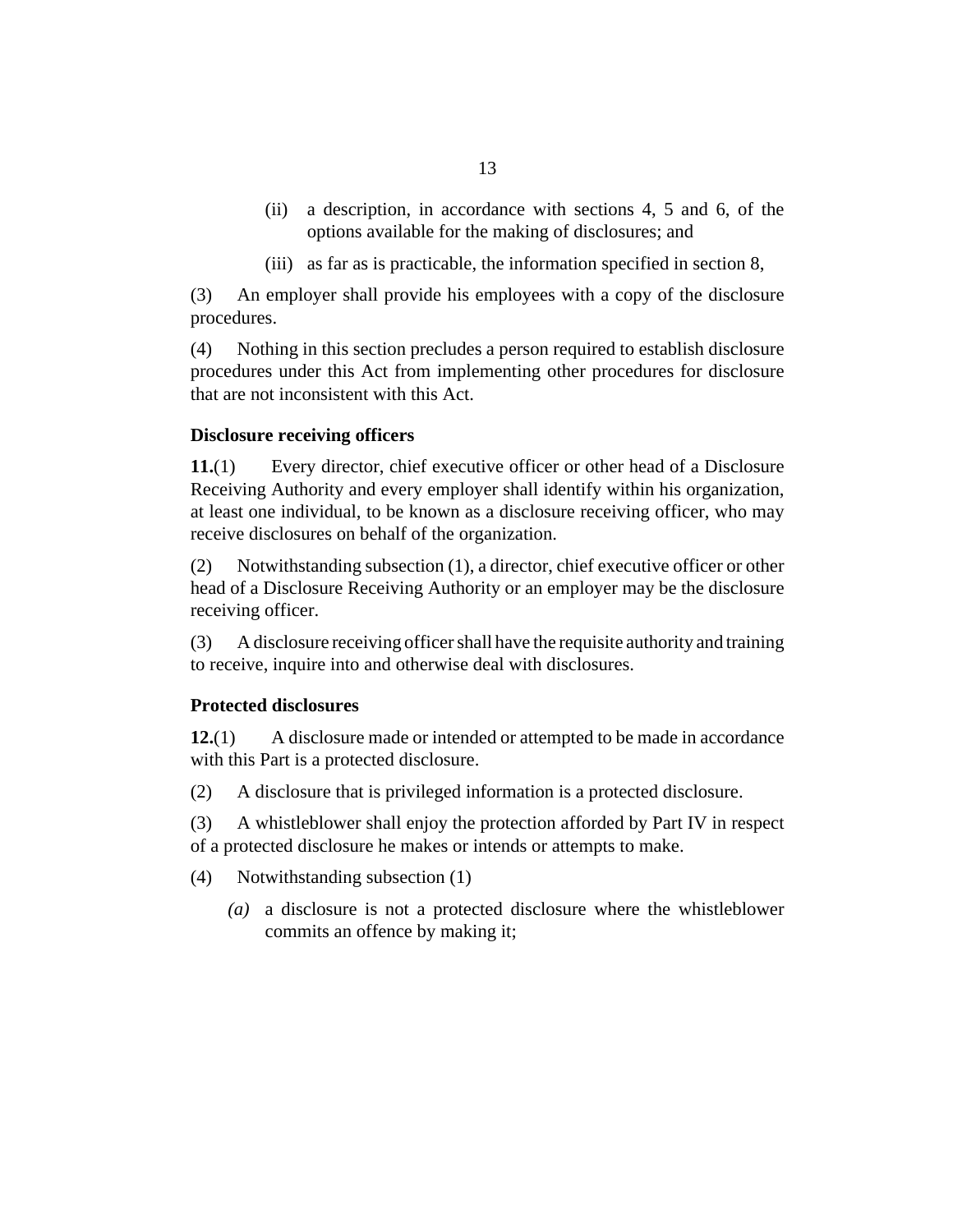<span id="page-13-0"></span>a disclosure made anonymously does not become a protected *(b)* disclosure until the whistleblower identifies himself to the recipient of the disclosure.

#### PART III

### RECEIVING, INQUIRING INTO AND OTHERWISE DEALING WITH DISCLOSURES

#### **Duty to receive and inquire into disclosures**

A person to whom a disclosure is **13.**(1)

- made in accordance with [section 4,](#page-9-0) [5](#page-10-0) or [6;](#page-10-0) or *(a)*
- (b) referred in accordance with section  $14(4)$ ,

shall receive and record the disclosure and take appropriate steps to inquire into the disclosure where he considers that the circumstances specified in [section](#page-14-0) [14\(](#page-14-0)2) do not apply and an inquiry should be undertaken.

A person referred to in subsection (1) who determines to inquire into a disclosure shall (2)

- commence the inquiry forthwith; *(a)*
- $(b)$  ensure that the inquiry is carried out fairly;
- issue to the whistleblower, periodic updates on the inquiry at intervals *(c)* of no more than 30 days;
- (d) review the results of the inquiry and report its findings to
	- the whistleblower; (i)
	- any other relevant person having regard to the improper conduct and the area of responsibility involved; and (ii)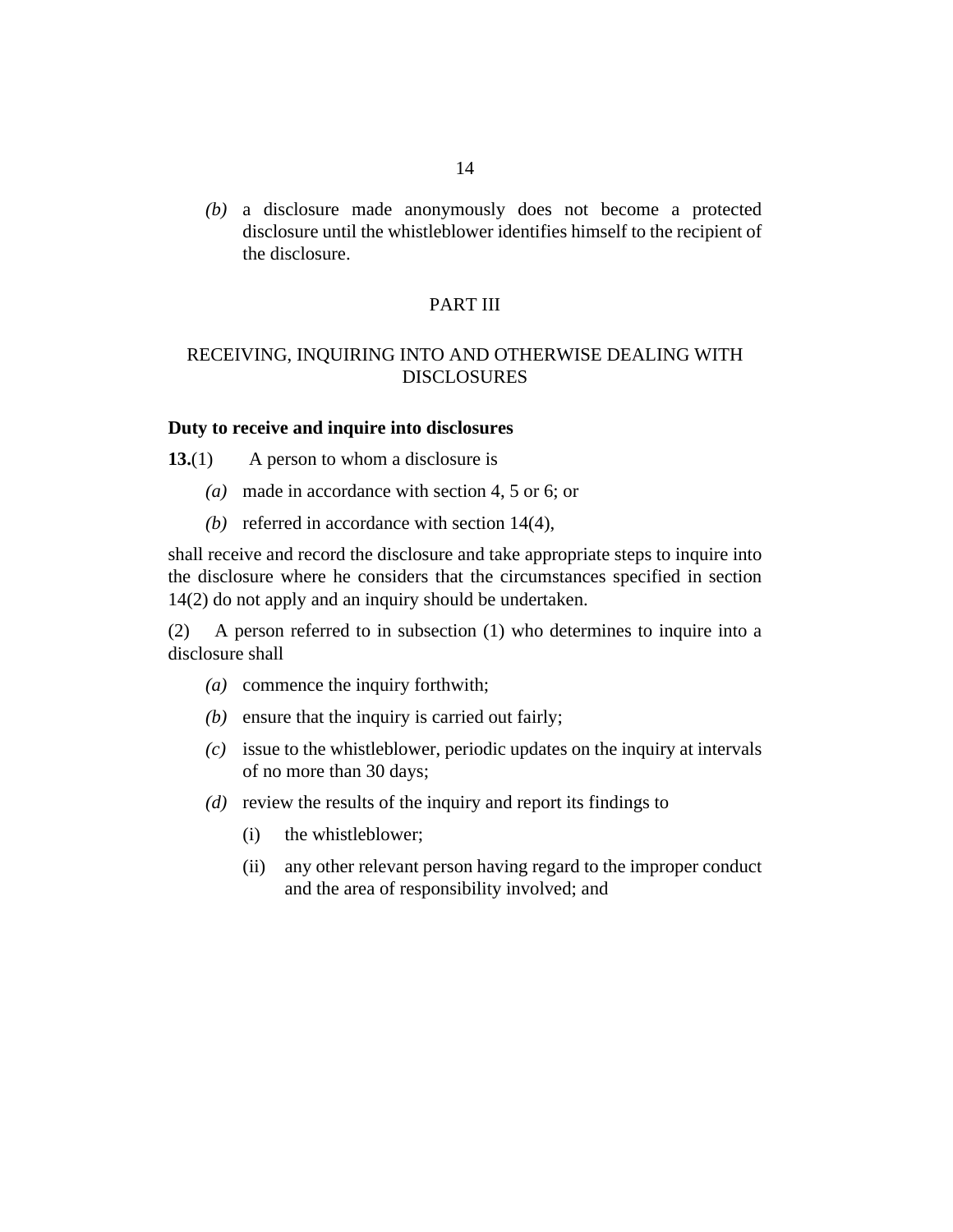- <span id="page-14-0"></span>(iii) for the avoidance of doubt, the Commissioner of Police, where the findings suggest that the improper conduct is or involves an offence;
- where appropriate *(e)*
	- make recommendations regarding the measures to be taken to remedy the improper conduct; (i)
	- (ii) take steps to remedy the improper conduct, provide redress and reduce any opportunity for recurrence of the conduct; and
	- (iii) take disciplinary action;
- ensure that the rights of the whistleblower, any witness involved and *(f)* the person alleged to have committed the improper conduct are protected; and
- receive, record, review, inquire into and otherwise deal with any *(g)* complaints made in respect of detrimental action suffered as a result of the disclosure.

A person who receives, inquires into or otherwise deals with a disclosure shall not be liable in any civil, criminal or disciplinary proceedings on account of his receiving, inquiring into or otherwise dealing with the disclosure in accordance with this Act. (3)

#### **Right to refuse; duty to refer**

A person to whom a disclosure is made may, in good faith, in any of the circumstances set out in subsection (2) **14.**(1)

- refuse to deal with the disclosure or to commence an inquiry into any *(a)* improper conduct alleged in the disclosure; or
- cease an inquiry into the disclosure. *(b)*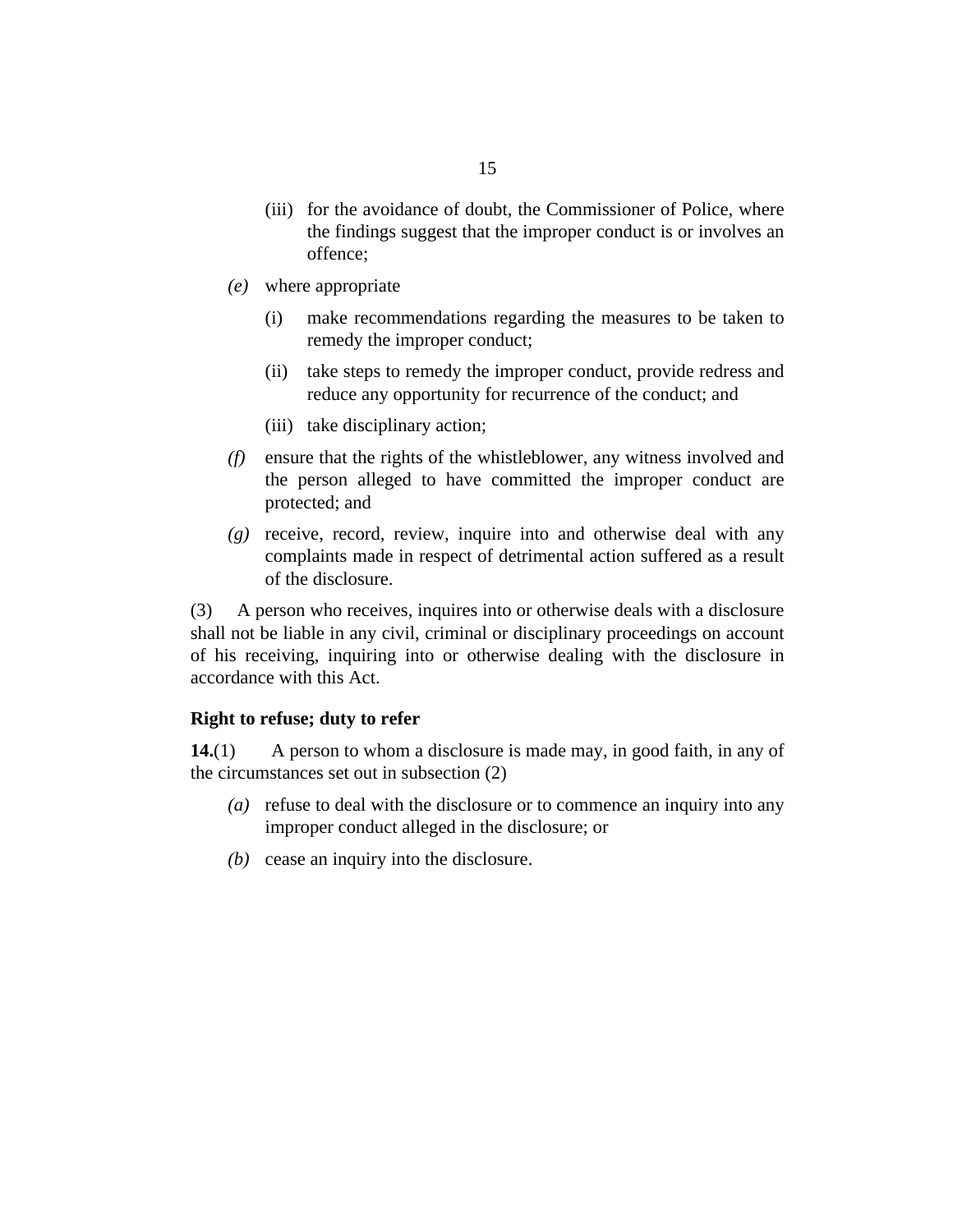- <span id="page-15-0"></span>The circumstances referred to in subsection (1) are (2)
	- $(a)$  the subject matter of the disclosure or the related inquiry has been adequately dealt with, or could more appropriately be dealt with by another person;
	- $(t)$  the subject matter of the disclosure is frivolous or not sufficiently important to warrant an inquiry; or
	- the circumstances surrounding the subject matter of the disclosure have *(c)* changed, whether by reason of insufficiency of evidence or otherwise, so as to render the inquiry unnecessary.

Where a person refuses to carry out an inquiry, the person shall provide reasons for the refusal in writing to the whistleblower within 15 days of his decision. (3)

- Where (4)
	- a disclosure is made to a Disclosure Receiving Authority; and *(a)*
	- (b) the Disclosure Receiving Authority is not the appropriate person to inquire into the matter disclosed,

the Disclosure Receiving Authority shall forthwith refer the disclosure to such other Disclosure Receiving Authority who, in the opinion of the first mentioned Disclosure Receiving Authority, is the appropriate person to inquire into the matter.

#### **Disclosure Monitoring Authority**

The Minister may by Order declare a person to be the Disclosure Monitoring Authority for the purposes of this Act. **15.**(1)

The Disclosure Monitoring Authority shall be responsible for monitoring compliance with this Act. (2)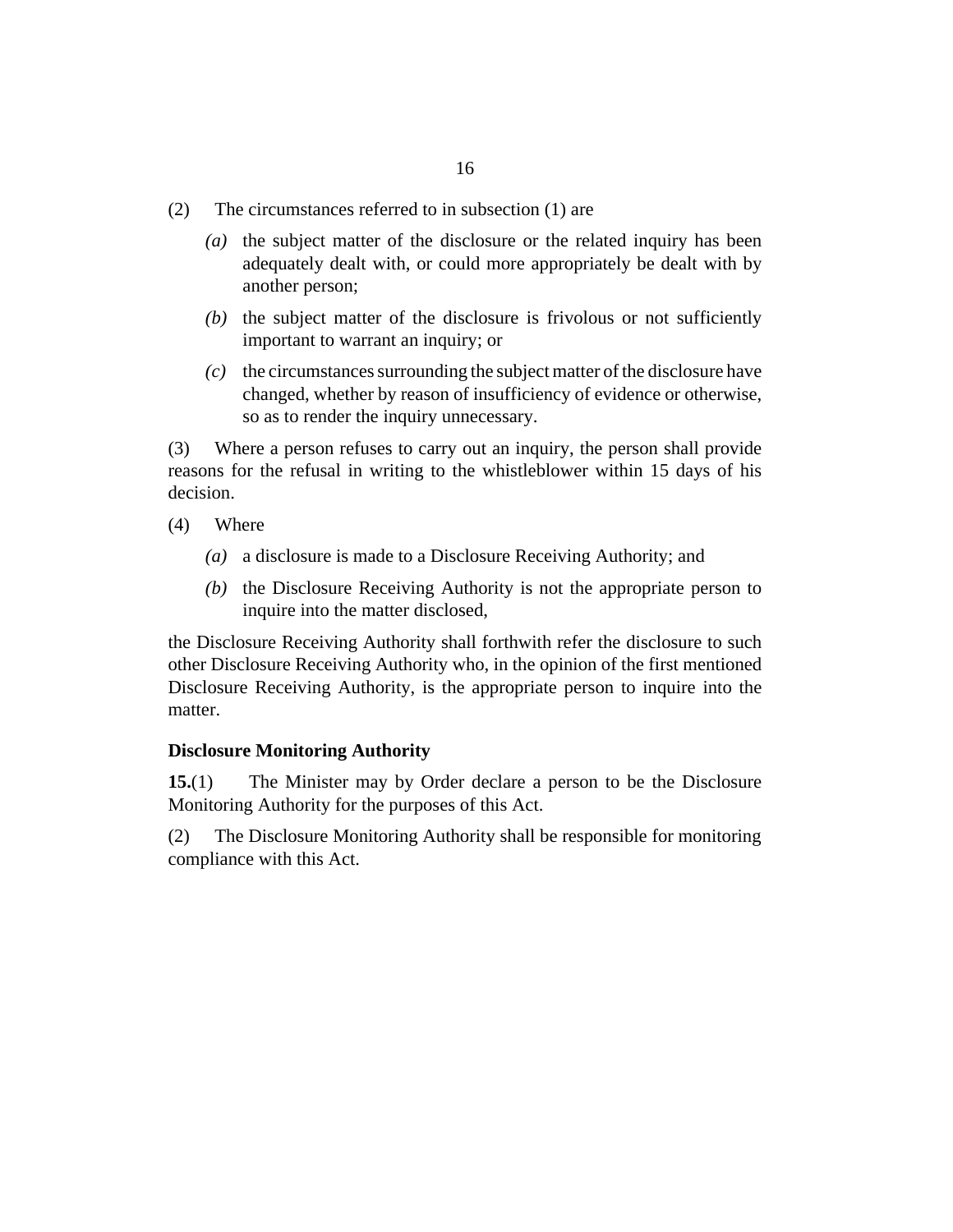In furtherance of his function under subsection (2), the Disclosure Monitoring Authority shall (3)

- publish such procedural guidelines regarding the making, receiving, *(a)* inquiring into and other treatment of disclosures, as it considers appropriate;
- provide such assistance as may be practicable to any person who is *(b)*
	- a whistleblower; or (i)
	- (ii) a disclosure receiving officer, Disclosure Receiving Authority, employer or other person subject to the requirements of this Act;
- on an ongoing basis, plan, implement and monitor public awareness *(c)* programmes aimed at informing and educating the public, and employees and employers, in particular, about the making of protected disclosures in a responsible manner and about disclosure procedures;
- (d) review from time to time the disclosure procedures required to be established under this Act and the implementation and operation of such procedures;
- make recommendations to any person arising from any review under *(e)* paragraph *(d)*; and
- where he considers it appropriate to do so initiate an investigation into *(f)* a disclosure.

The Disclosure Monitoring Authority shall not disclose in any report it prepares for publication any information that would directly or indirectly identify a whistleblower or any person about whose conduct a disclosure was made. (4)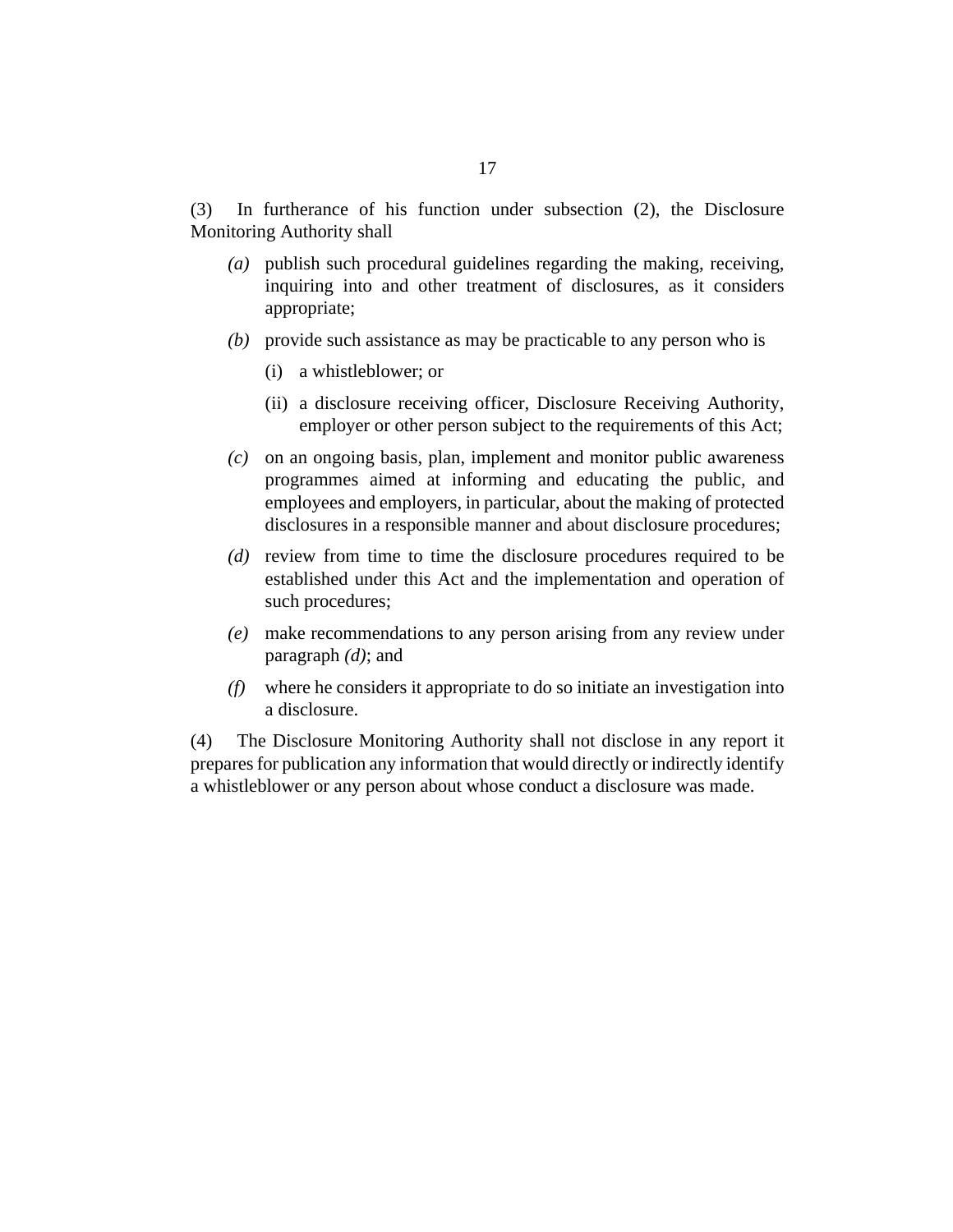# PART IV

### PROTECTION OF WHISTLEBLOWERS ETC.

#### <span id="page-17-0"></span>**Prohibition against detrimental action**

No whistleblower shall be subjected to detrimental action on account of his intending or attempting to make, making or having made, a protected disclosure. **16.**(1)

Subsection (1) applies notwithstanding any duty of secrecy or confidentiality or other prohibition or restriction on the disclosure of information under any enactment, rule of law, contract, oath or practice. (2)

An employee who is dismissed on account of his intending or attempting to make, making or having made, a protected disclosure shall, without prejudice to any other remedy, be treated as having been unfairly dismissed under the *[Employment Rights Act, 2012](http://barbadosparliament-laws.com/en/showdoc/cs/2012_9)* (Act 2012-9). (3)

#### **Presumption of detrimental action resulting from disclosure**

Where a whistleblower suffers detrimental action at or around the same time that he makes a protected disclosure, the detrimental action shall be presumed to be a consequence of the protected disclosure unless the person who took, authorized or caused the detrimental action to be taken shows that the act that constitutes the detrimental action is otherwise justified. **17.**

#### **Immunity from civil, criminal and disciplinary proceedings**

Subject to [section 19](#page-18-0), a whistleblower shall not be liable in any civil, criminal or disciplinary proceedings on account of his making a protected disclosure. **18.**(1)

Subsection (1) applies notwithstanding any duty of secrecy or confidentiality or other prohibition or restriction on the disclosure of information under any enactment, rule of law, contract, oath or practice. (2)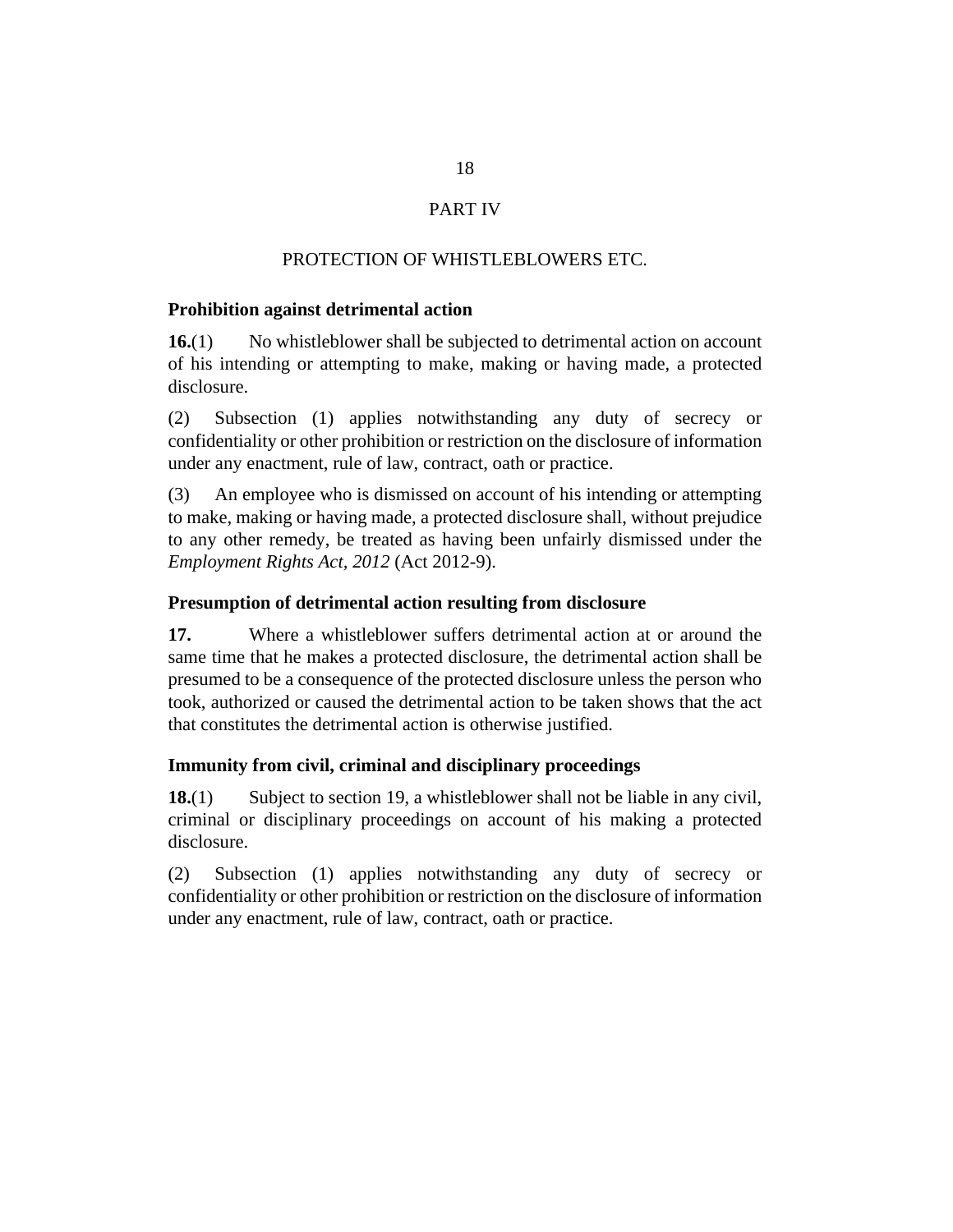<span id="page-18-0"></span>The protection afforded to a whistleblower by this Part shall not be diminished or denied on the basis that (3)

- $(a)$  the whistleblower was mistaken about the significance of the disclosure;
- any perceived threat to the public interest on which the disclosure was *(b)* based has not materialised; or
- $(c)$  the whistleblower has not fully complied with any applicable disclosure procedures, guidelines or regulations made under this Act.

#### **No immunity where whistleblower was perpetrator or accomplice**

Subject to subsection (3), nothing in this Part shall prevent the institution of criminal proceedings against a whistleblower where the whistleblower was the perpetrator of, or an accomplice in, any improper conduct **19.**(1)

- (a) to which the disclosure relates; and
- which constitutes an offence. *(b)*

Subject to subsections (5) and (6), nothing in this Part shall prevent the institution of civil or disciplinary proceedings against a whistleblower where the proceedings arise from conduct of the whistleblower, other than the making of a protected disclosure. (2)

In any criminal proceedings instituted against a whistleblower on the basis that the whistleblower was the perpetrator of, or an accomplice in, the improper conduct disclosed by the whistleblower, the court shall, in giving its judgment or decision, take into due account (3)

- (a) the fact that the disclosure was made by the whistleblower; and
- whether the whistleblower has assisted members of the Police Force *(b)* in apprehending any other person involved in the commission of an offence,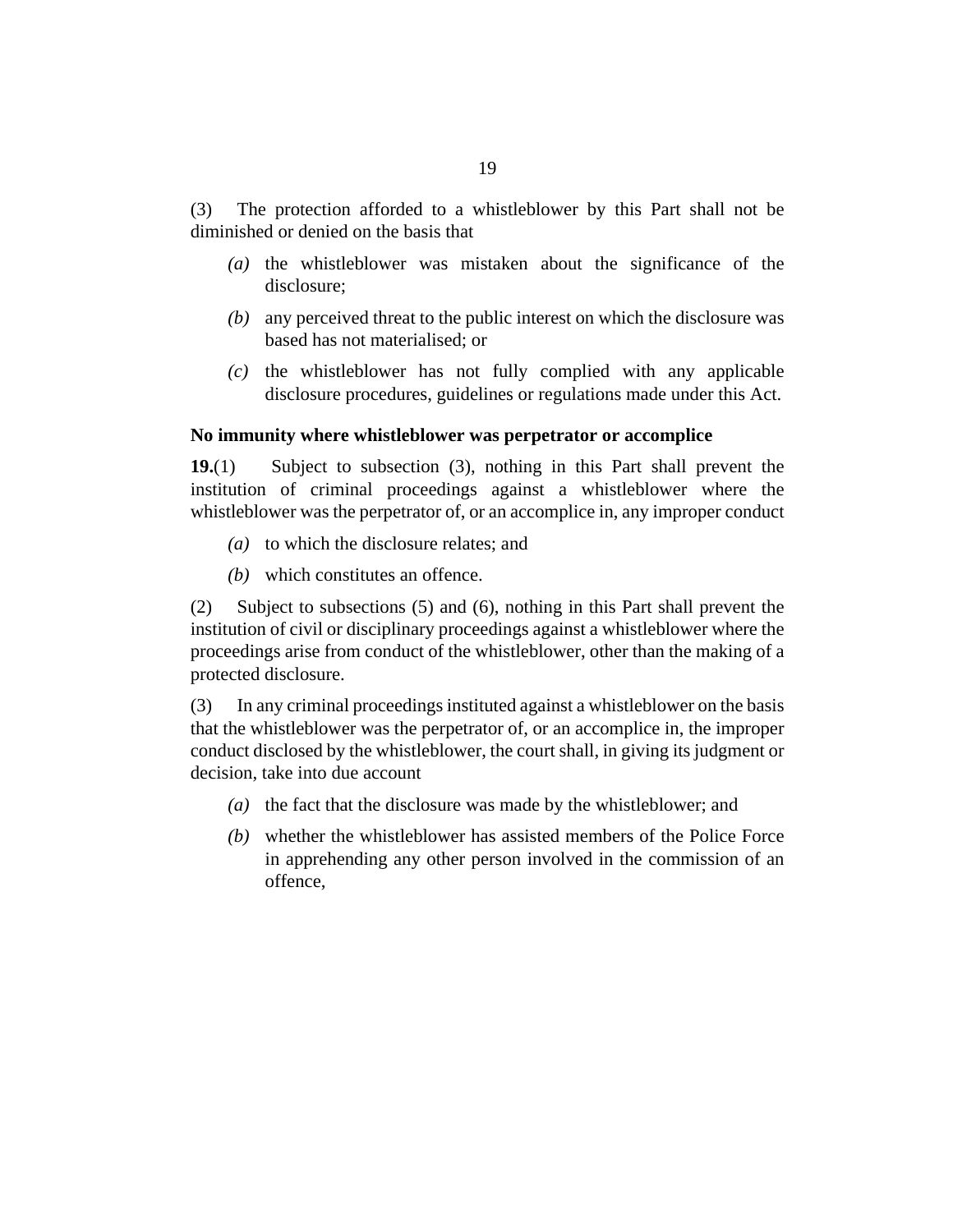<span id="page-19-0"></span>and the punishment of the whistleblower may be mitigated or remitted as the court thinks fit.

Where the court acts under subsection (3), the court shall expressly refer to that subsection in its judgment or decision. (4)

In any civil proceedings instituted against a whistleblower on the basis that the whistleblower was the perpetrator of, or was an accomplice in, the improper conduct disclosed by the whistleblower, the court may, where it finds that the whistleblower is responsible for the payment of damages, only hold the whistleblower liable for such part of the damage as he may have caused and not hold him liable jointly and severally with others. (5)

Where a whistleblower is an employee of a public body and disciplinary proceedings are instituted against him on the basis that he was the perpetrator of, or an accomplice in, the improper conduct disclosed by him, the public body shall (6)

- (a) endeavour to mitigate the effects of any punishment; and
- where possible, not seek the dismissal of the whistleblower as *(b)* punishment.

#### **Prohibition of disclosure of information to identify whistleblower**

No disclosure receiving officer or Disclosure Receiving Authority to whom a protected disclosure is made or referred shall disclose information that identifies, or may lead to the identification of, the whistleblower, unless the whistleblower expressly consents in writing to the disclosure of that information. **20.**(1)

A disclosure receiving officer shall not communicate the contents of a disclosure to any other person whether within or outside his organization that is not directly involved in receiving, inquiring into or otherwise dealing with disclosures, unless he first inquires into the disclosure and establishes that it is necessary or expedient in the public interest for further investigation to be carried out by the person or by members of the Police Force or any other body with investigative, prosecutorial or regulatory powers in relation to any improper conduct which constitutes an offence or other breach of law. (2)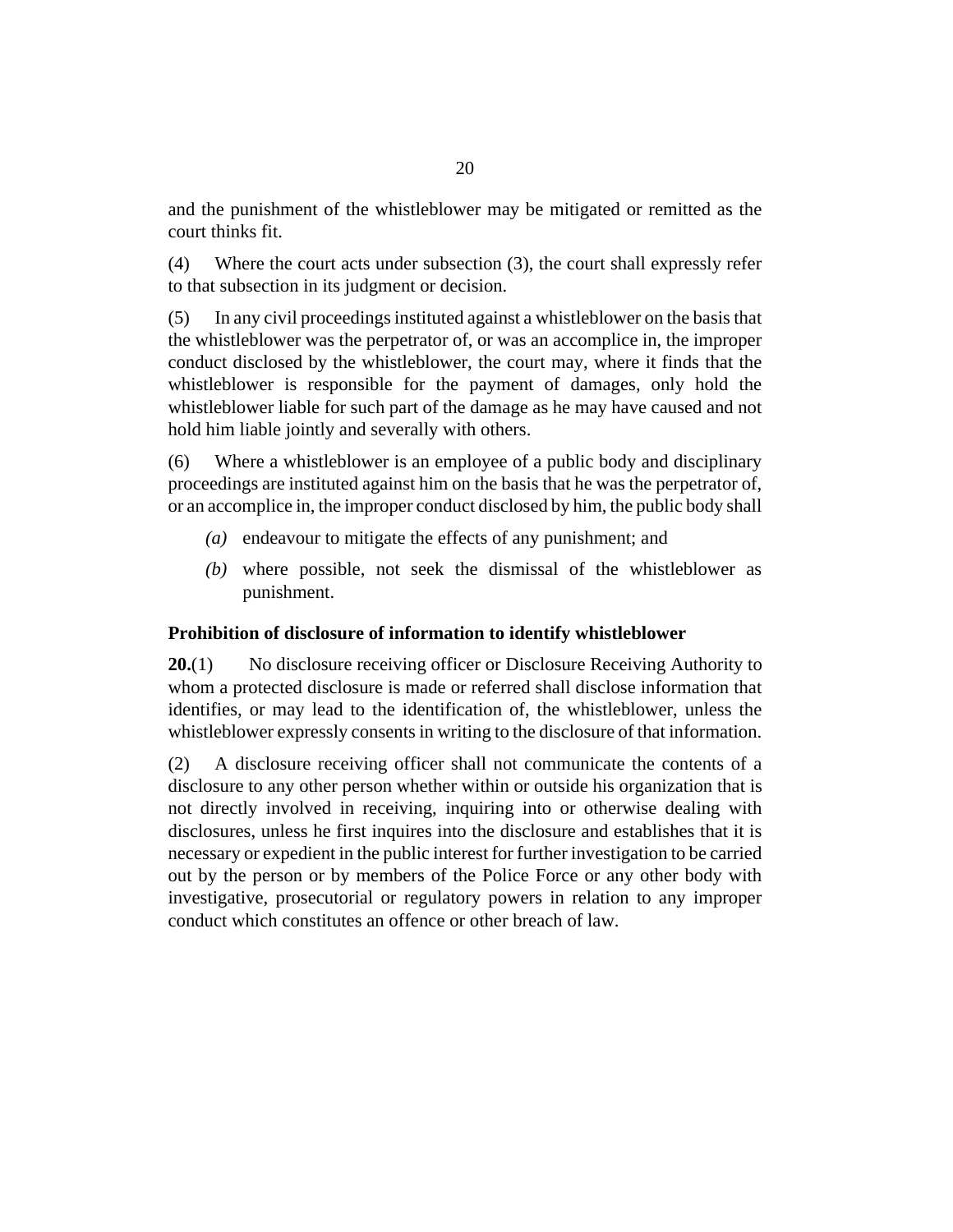- <span id="page-20-0"></span>The Disclosure Monitoring Authority may issue guidelines setting out (3)
	- (a) the duties of communication between Disclosure Receiving Authorities and whistleblowers and the restrictions thereon; and
	- $(b)$  the rules for disclosure to
		- (i) persons within Disclosure Receiving Authorities who are not directly involved in receiving, inquiring into or otherwise dealing with disclosures; and
		- (ii) other Disclosure Receiving Authorities.

#### **Civil remedies for detrimental action**

A whistleblower who believes that detrimental action has been, is being or is likely to be taken against him in breach of [section 16](#page-17-0) may apply to the High Court for **21.**(1)

- an order requiring the person who has taken the detrimental action to *(a)* remedy the action;
- (b) an injunction; or
- $(c)$  any other relief that the court thinks fit.

The High Court may, pending the final determination of an application under this section (2)

- make an interim order; *(a)*
- (b) grant an interim injunction; or
- grant any other relief it thinks fit. *(c)*

Where, in determining an application under subsection (2), the High Court is satisfied that a person has taken, is taking or intends to take detrimental action against a whistleblower in breach of [section 16](#page-17-0), the High Court may (3)

(a) order the person who took the detrimental action to remedy the action and determine the amount of damages due to the whistleblower;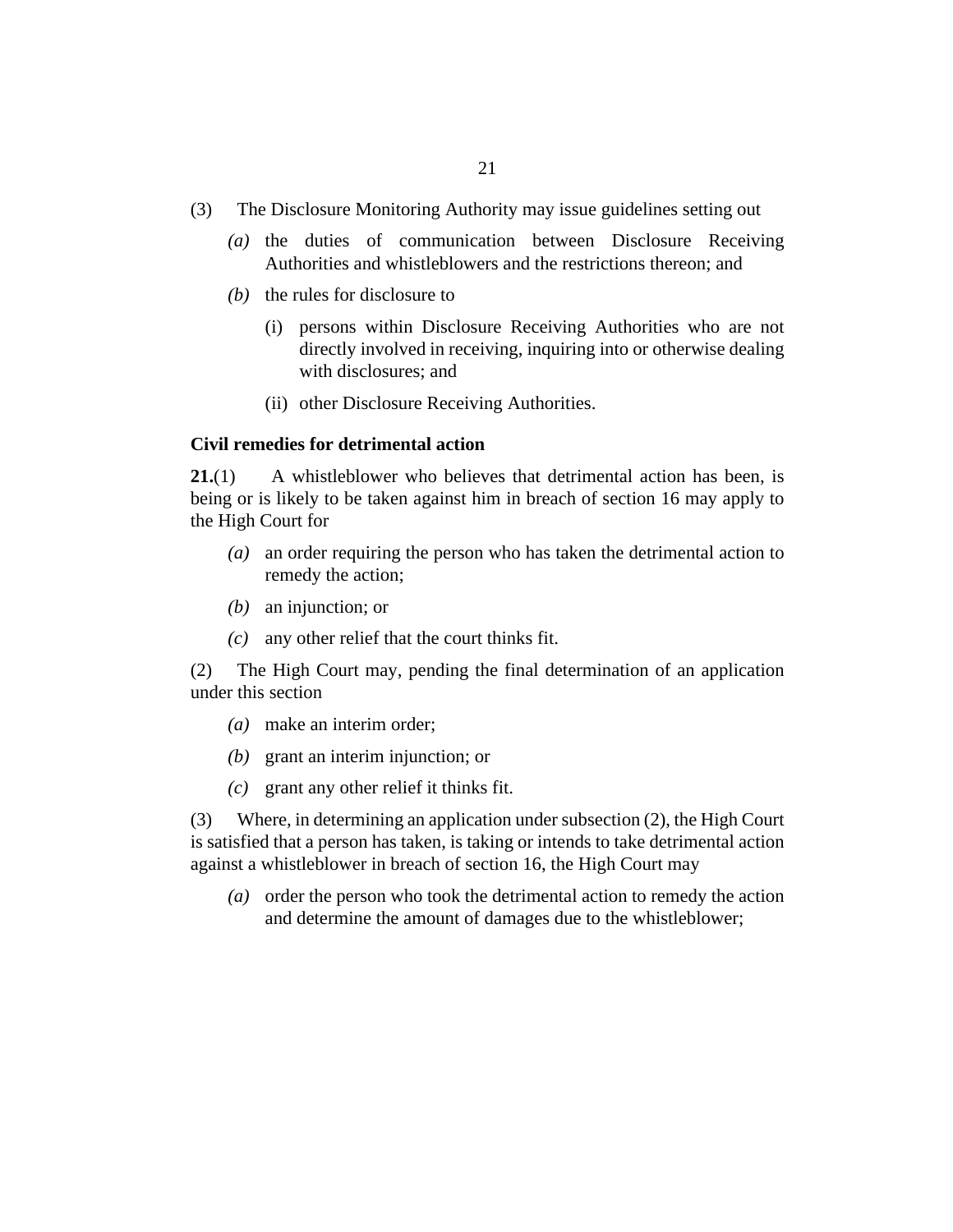- <span id="page-21-0"></span>(b) grant an injunction on such terms as the court considers appropriate; or
- grant any other relief it thinks fit. *(c)*

A whistleblower who suffers detrimental action on account of his intending or attempting to make, making or having made, a protected disclosure shall, without prejudice to any other right under any other law, have a right to compensation for any loss or damage sustained as a consequence of the detrimental action. (4)

#### **Other remedies not affected**

Nothing in this Act affects the right of a whistleblower who believes that, on account of his intending or attempting to make, making or having made a protected disclosure, he has been, is being, or is likely to be, subjected to detrimental action, to seek redress for such action under any other law. **22.**

#### **Protection of associated persons, wrongly identified persons etc.**

An associated person who suffers detrimental action on account of his association with a whistleblower shall enjoy the same protection as a whistleblower under this Part. **23.**(1)

A person who suffers detrimental action on account of his being perceived as or wrongly identified as a whistleblower shall enjoy the same protection as a whistleblower under this Part. (2)

This Part applies to a person described in subsections (1) and (2) as it applies to a whistleblower. (3)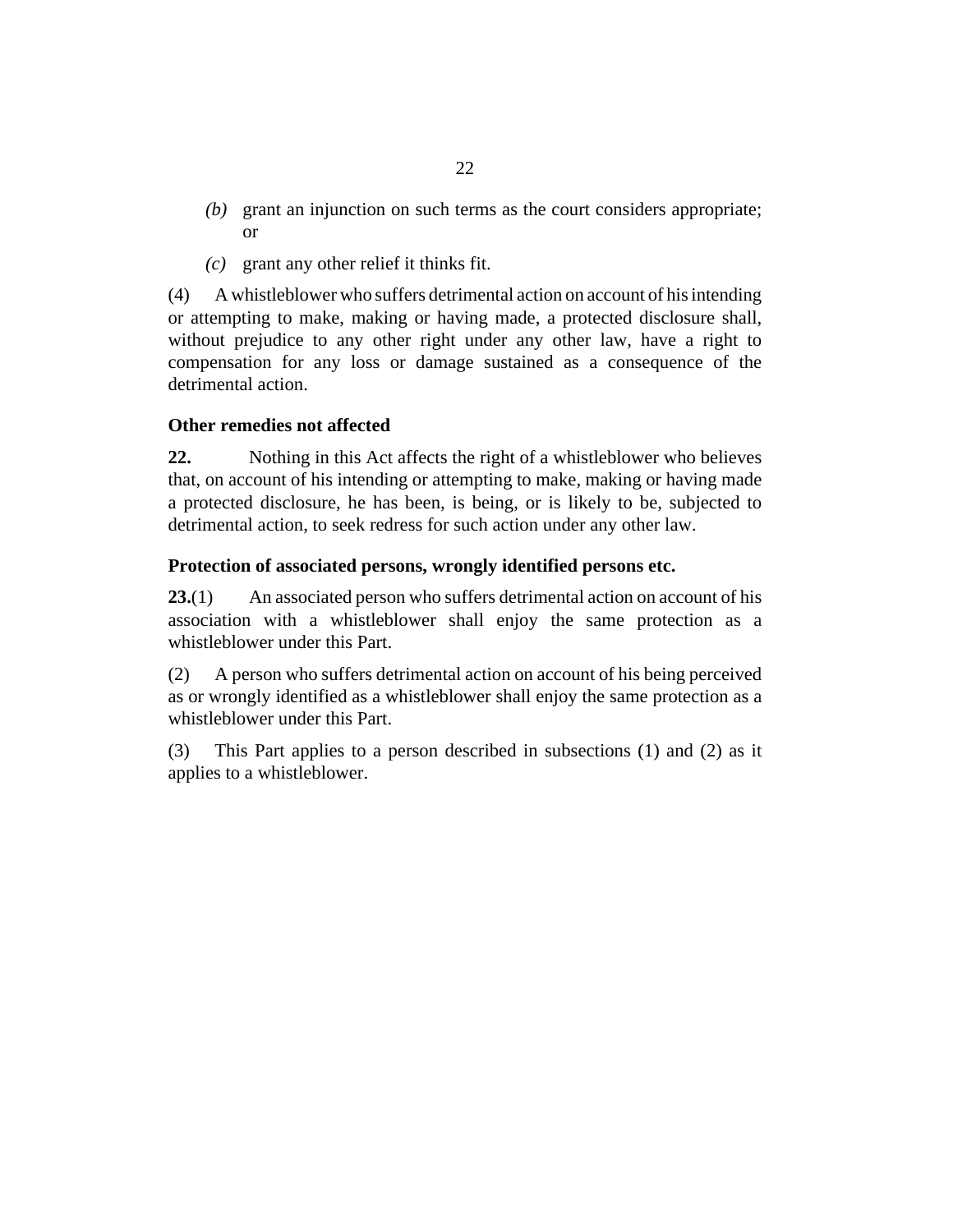#### PART V

#### MISCELLANEOUS

#### <span id="page-22-0"></span>**Provisions for non-disclosure void**

Any provision in an agreement which precludes a person from making a protected disclosure or purports to require a person to **24.**

- agree not to make a disclosure under this Act during or after his period *(a)* of employment;
- (b) refrain from instituting any proceedings under this Act; or
- withdraw or abandon any disclosure made or proceedings instituted *(c)* under this Act,

is void and of no effect.

#### **Confidentiality**

Every person who receives, inquires into or otherwise deals with a disclosure shall regard and treat as secret and confidential **25.**(1)

- (a) the disclosure and the identity of the whistleblower; and
- any statement given, or information or other thing provided, to the *(b)* person in connection with the disclosure.

A person who contravenes subsection (1) is guilty of an offence and is liable on summary conviction to a fine of \$200 000 or to imprisonment for 2 years or to both. (2)

For the avoidance of doubt, any statement given or information or other thing provided in furtherance of an investigation or any legal or disciplinary proceedings shall not be regarded as being inconsistent with subsection (1). (3)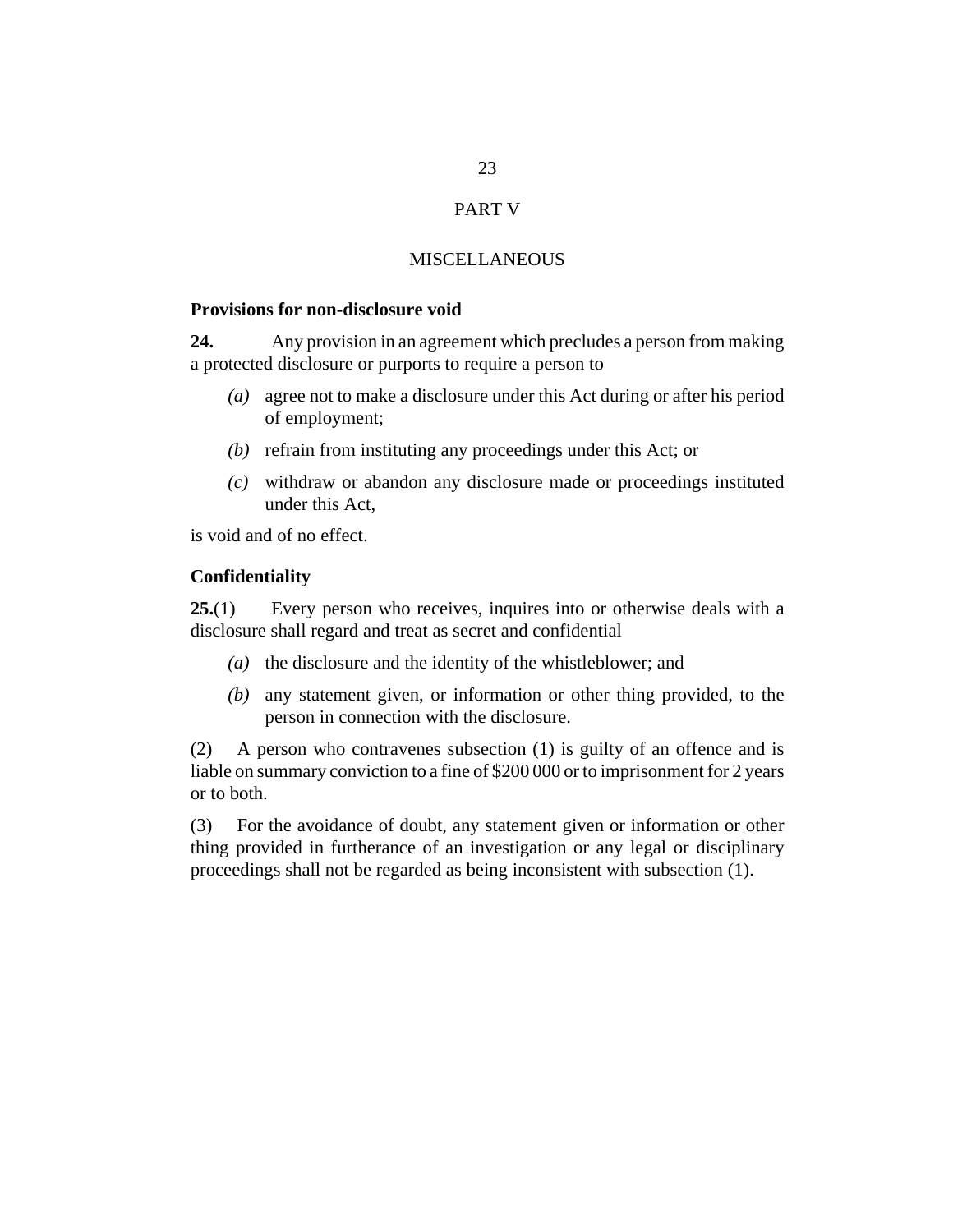#### <span id="page-23-0"></span>**Offences and penalties**

#### A person who **26.**(1)

- prevents or restrains another person from making a protected disclosure *(a)* or hinders such a person in the making of such a disclosure;
- subjects another person to detrimental action on account of *(b)*
	- (i) his intending or attempting to make or making a protected disclosure; or
	- (ii) his being an associated person or mistakenly perceived or identified as a whistleblower;
- refuses, in bad faith, to receive a disclosure or to carry out an inquiry *(c)* in relation to a disclosure;
- purports to make a disclosure knowing that it contains a statement that *(d)* is false or misleading, or reckless as to whether the statement is false or misleading;
- induces another person by threats, promises or otherwise to *(e)*
	- (i) prevent or restrain another person from making a protected disclosure or hinder such a person in the making of such a disclosure;
	- (ii) subject another person to detrimental action on account of the other person's
		- (A) his intending or attempting to make or making a protected disclosure; or
		- (B) his being an associated person or mistakenly perceived or identified as a whistleblower;
- knowing that a document or other thing is relevant to a disclosure or *(f)* the processing of a disclosure under this Act, destroys, mutilates, alters, falsifies or conceals the document or other thing,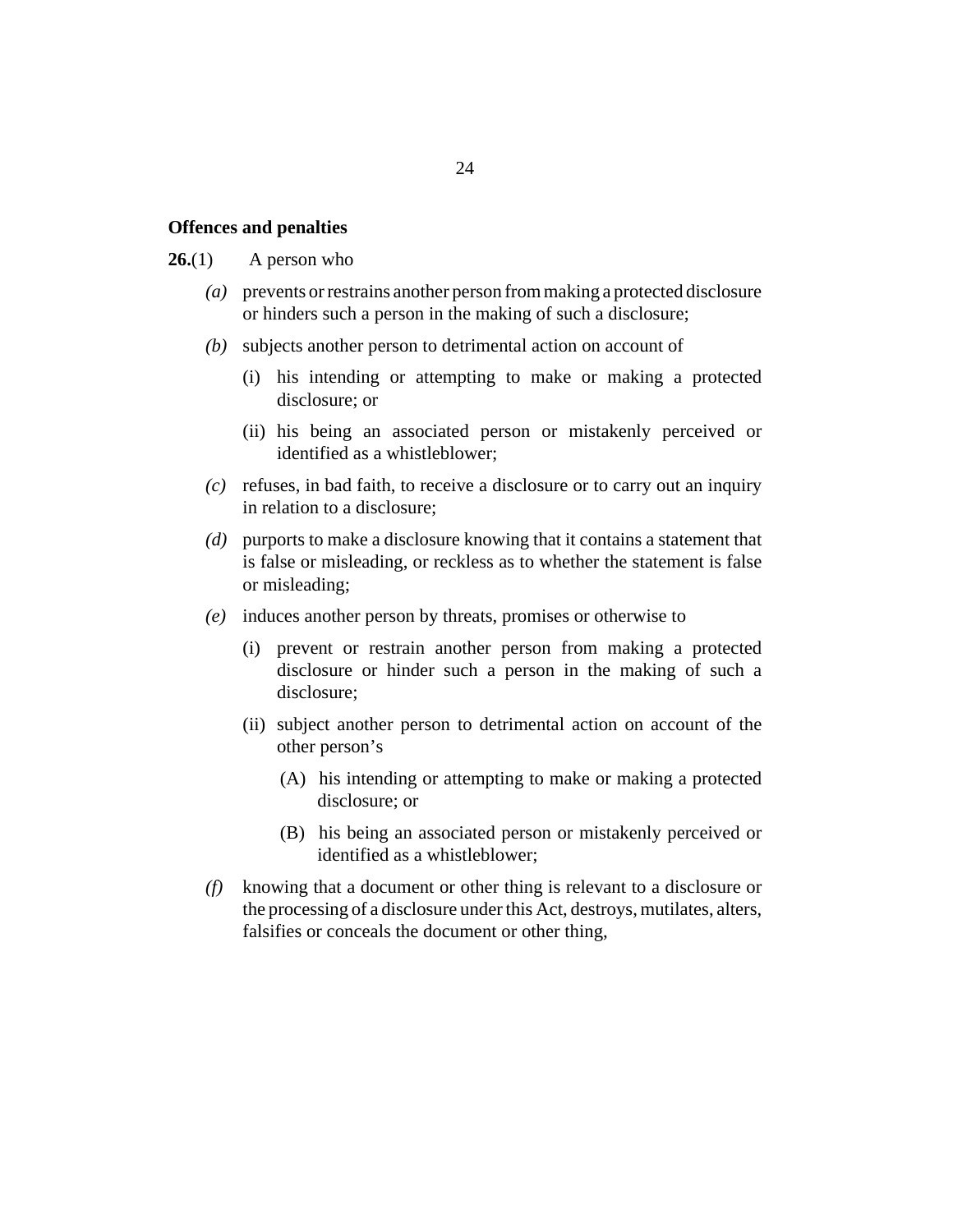<span id="page-24-0"></span>is guilty of an offence.

- A person who is guilty of an offence under subsection (1) is liable on (2)
	- summary conviction to a fine of \$200 000 or to imprisonment for 2 *(a)* years or to both; or
	- conviction on indictment to a fine of \$500 000 or to imprisonment for *(b)* 5 years or to both.

#### **Amendment of First Schedule**

The Minister may by Order amend the *First Schedule*. **27.**

#### **Regulations**

The Minister may make Regulations for giving effect to this Act and, in particular, with respect to **28.**

- (a) disclosure procedures; and
- (b) the operations of Disclosure Receiving Authorities in respect of their functions under this Act.

#### **Act binds the Crown**

This Act binds the Crown. **29.**

#### **Consequential Amendments**

The enactment set out in Column 1 of the *Second Schedule* is amended to the extent set out opposite thereto in Column 2. **30.**

#### **Commencement**

This Act comes into operation on a day to be fixed by Proclamation. **31.**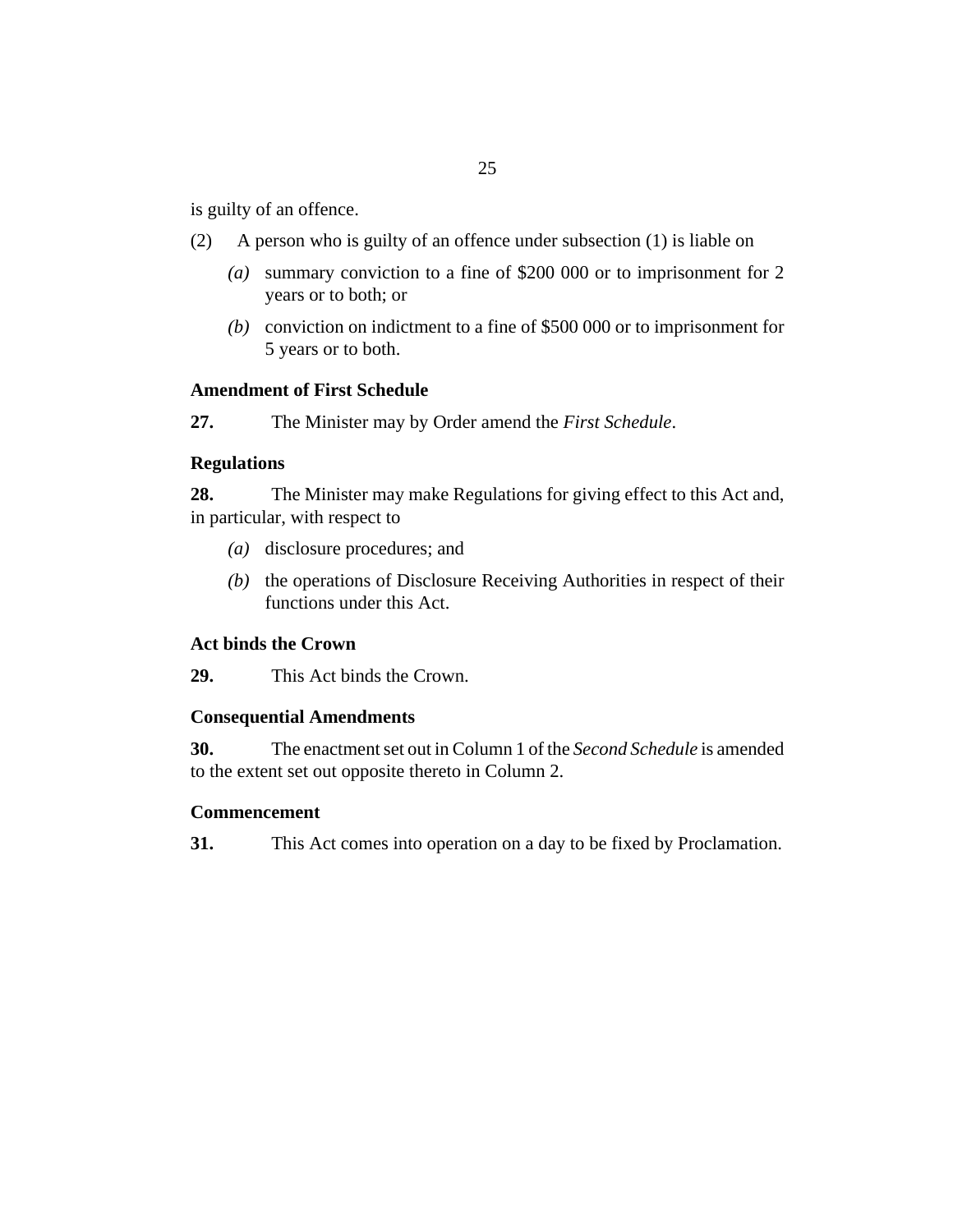# **FIRST SCHEDULE**

*(Sections 2 and 27)*

### DISCLOSURE RECEIVING AUTHORITIES

- <span id="page-25-0"></span>Disclosure Monitoring Authority **1.**
- Director, Anti-Corruption and Anti-Terrorism Agency **2.**
- Police Force **3.**
- Financial Intelligence Unit **4.**
- Audit Department **5.**
- Barbados Revenue Authority **6.**
- Government Procurement Department **7.**
- Central Bank of Barbados **8.**
- Financial Services Commission **9.**
- Fair Trading Commission **10.**
- Environmental Protection Department **11.**
- Town Planning Department **12.**
- Labour Department **13.**
- Ombudsman **14.**
- Chief Medical Officer **15.**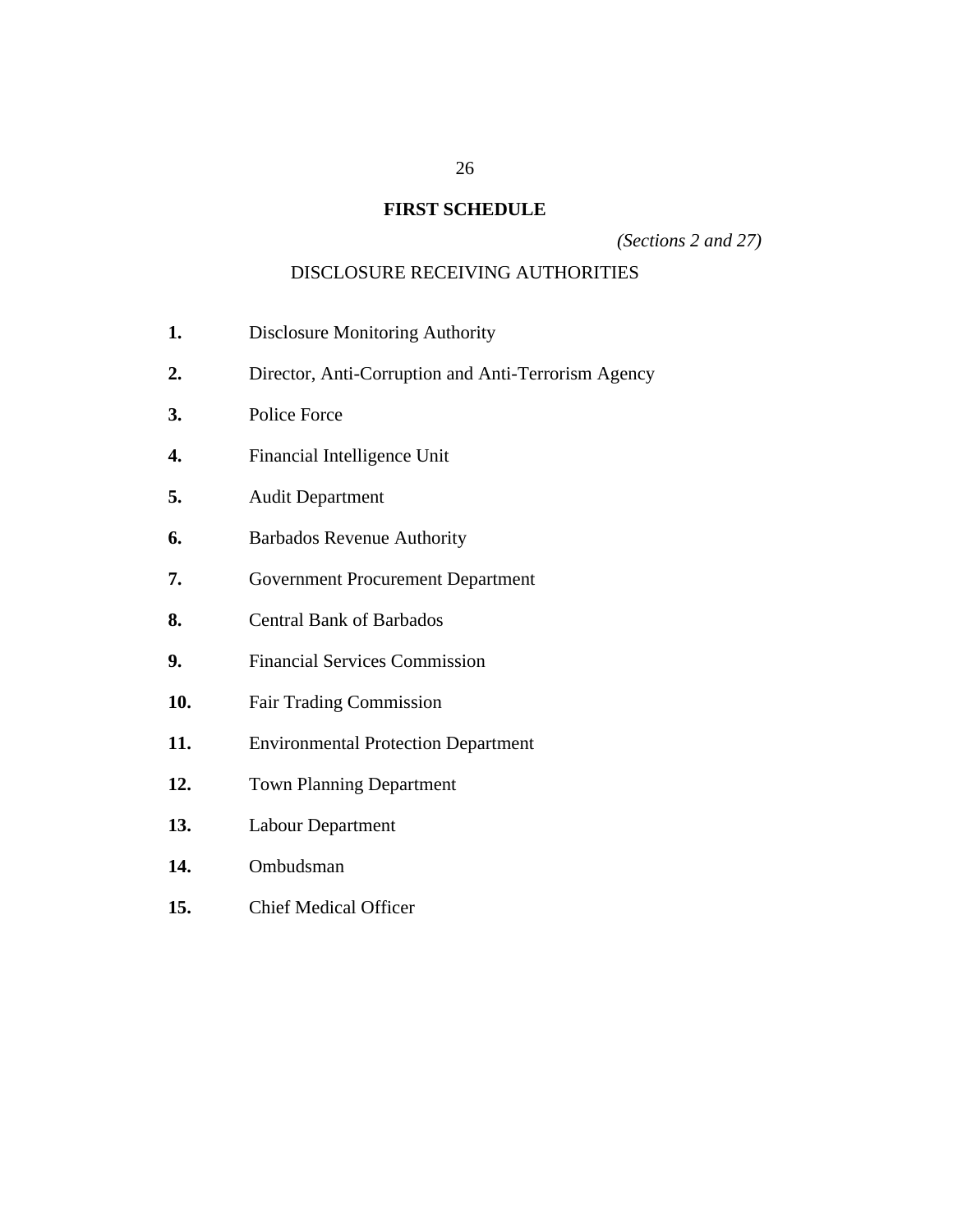#### **SECOND SCHEDULE**

*(Section 30)*

#### CONSEQUENTIAL AMENDMENTS

Column 1

#### Column 2

*Enactments*

*Amendments*

1. *Employment Rights Act, 2012* (Act 2012-9).

**1.** In section 2(1), insert in alphabetical order, the following definition:

> " "protected disclosure" has the meaning given by section 2 of the *Whistleblower Protection Act, 2021* (Act 2021- );".

- **2.** In section 30(1),
	- *(a)* in paragraph *(d)*, delete the full-stop and substitute the words "; or"; and
	- *(b)* insert after paragraph *(d)*, the following:
		- "*(e)* the reason for the dismissal is that the employee made, or intended or attempted to make, a protected disclosure under the *Whistleblower Protection Act, 2021* (Act 2021- ).".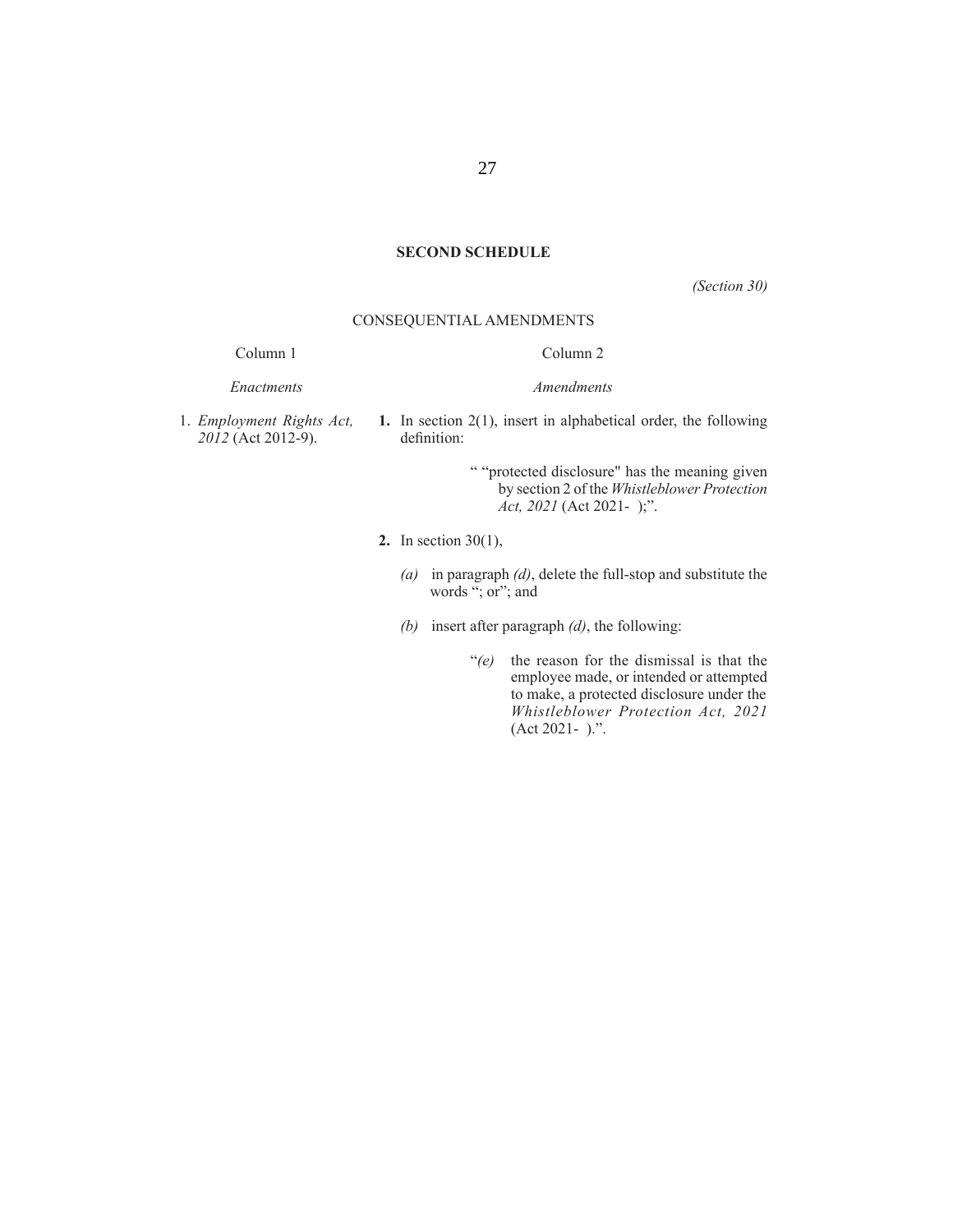#### **WHISTLEBLOWER PROTECTION BILL, 2021**

#### **EXPLANATORY MEMORANDUM**

This Bill would deter and combat corruption and other improper conduct by encouraging and facilitating disclosures of such conduct, protecting the persons who make such disclosures and regulating the receipt, investigation and other treatment of such disclosures.

#### PART I PRELIMINARY

- *Clause 1:* provides the short title.
- *Clause 2:* defines the terms used in the legislation.
- *Clause 3:* provides for the legislation to apply even where a disclosure relates to conduct that might have occurred before it came into effect or the identity of the perpetrator of the conduct is unknown.

#### PART II DISCLOSURES

- *Clause 4:* provides for a disclosure to be made to any Disclosure Receiving Authority set out in the *First Schedule*.
- *Clause 5:* allows for an employee to disclose to his employer.
- *Clause 6:* makes special provision for disclosures related to national security, defence and international relations.
- *Clause 7:* creates an exception in relation to a disclosure of information protected by legal professional privilege.
- *Clause 8:* speaks to the content and form of disclosures.
- *Clause 9:* provides for anonymous disclosures.
- *Clause 10:* requires persons to have procedures for the receipt and treatment of disclosures.
- *Clause 11:* requires both Disclosure Receiving Authorities and employers to identify disclosure receiving officers to be responsible for dealing with disclosures on their behalf.
- *Clause 12:* explains the concept of a protected disclosure.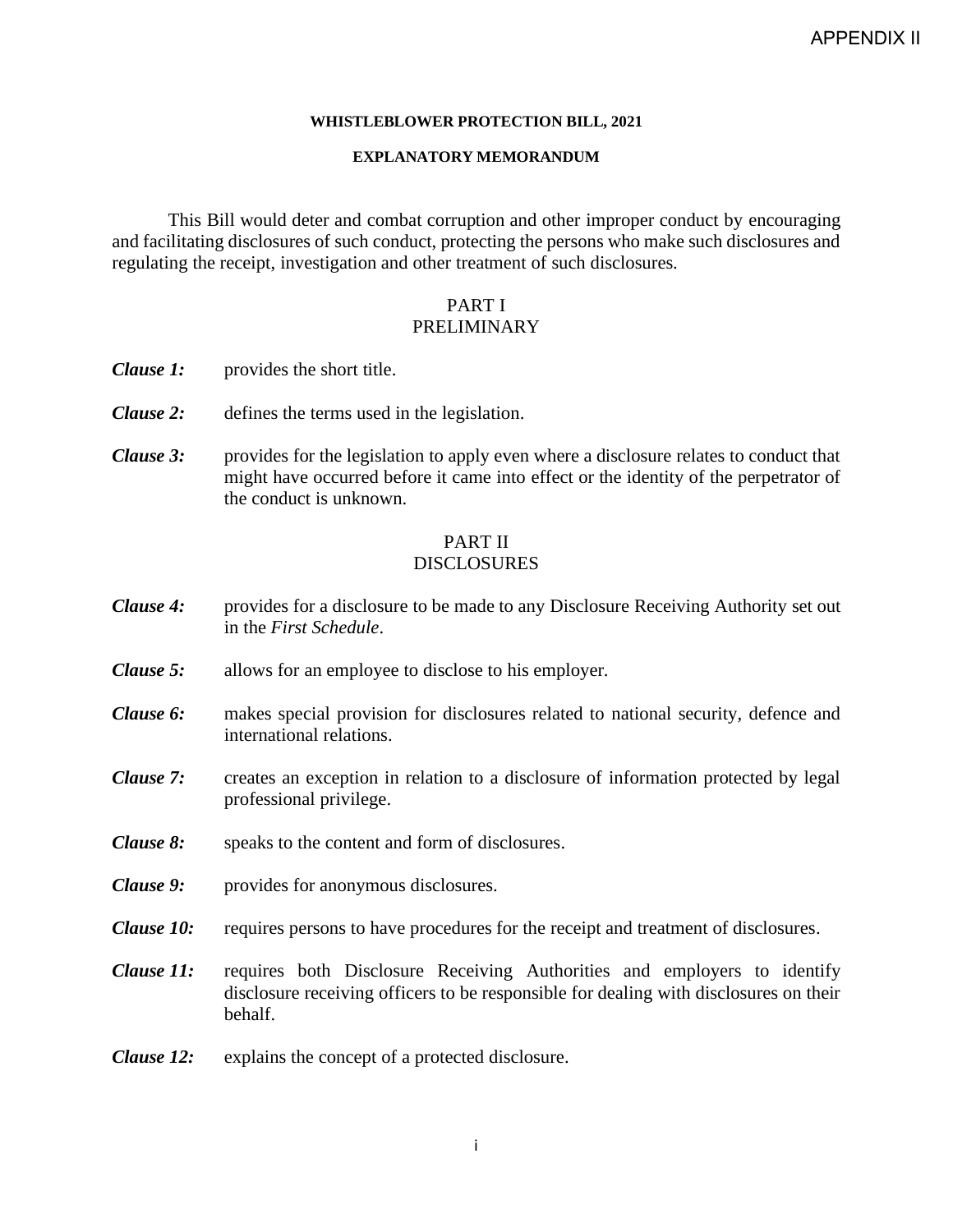#### PART III

## RECEIVING, INQUIRING INTO AND OTHERWISE DEALING WITH DISCLOSURES

- *Clause 13:* speaks to receiving and inquiring into disclosures.
- *Clause 14:* permits a recipient of a disclosure to refuse to inquire into it on certain grounds, for instance, where the matter is frivolous.
- *Clause 15:* speaks to the Disclosure Monitoring Authority and its function in monitoring compliance with the legislation.

### PART IV PROTECTION OF WHISTLEBLOWERS ETC.

- *Clause 16:* prohibits the taking of detrimental action against a whistleblower.
- *Clause 17:* presumes, where a whistleblower suffers detrimental action around the same time that he makes a disclosure, that the action is related to disclosure.
- *Clause 18:* gives a whistleblower certain immunity, subject to clause 19, where he makes a protected disclosure.
- *Clause 19:* stipulates that a whistleblower will not be granted immunity where he is the perpetrator of the improper conduct disclosed.
- *Clause 20:* prohibits a whistleblower's identity from being disclosed.
- *Clause 21:* sets out the remedies available under the Bill where a whistleblower suffers detrimental action.
- *Clause 22:* makes it clear that the Bill does not prevent a whistleblower who is subjected to detrimental action from seeking redress under any other law.
- *Clause 23:* protects persons associated with a whistleblower or wrongly identified as a whistleblower from detrimental action.

# PART V

#### MISCELLANEOUS

- *Clause 24:* makes void contractual terms seeking to prohibit disclosures.
- *Clause 25:* imposes a duty of confidentiality upon persons who receive, inquire into and otherwise deal with disclosures and makes breach of confidentiality an offence.